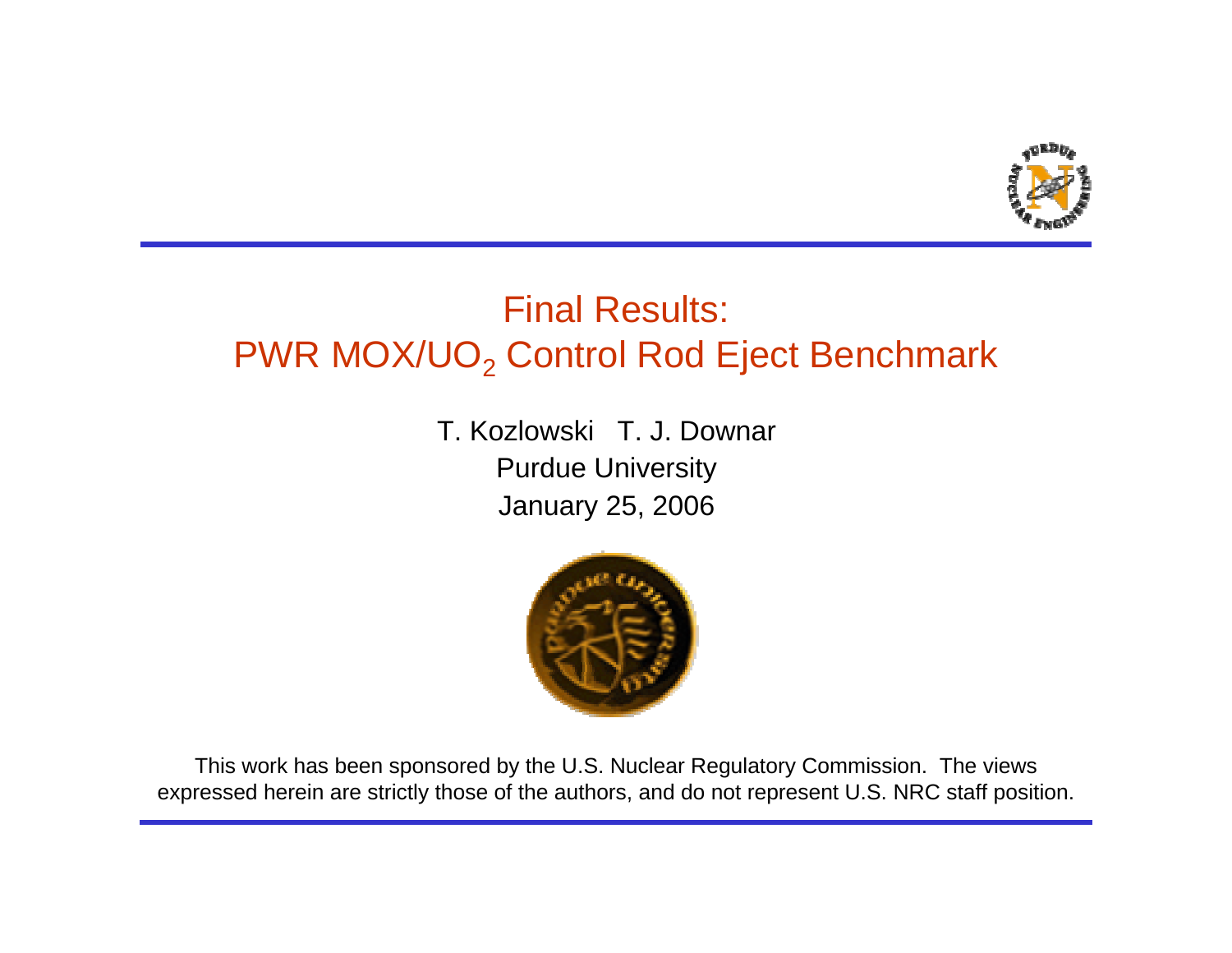

- ♦**Background** 
	- Proposed by U.S. NRC / RES in 2001 as part of Pu Disposition Research
	- Sponsored by U.S. NRC (Purdue) and O ECD/NEA
- ♦ Motivation
	- Assessment of heterogeneous transport and nodal diffusion transient methods for MOX RIA
	- Comparison of MOX/UO $_2$  and UO $_2$  core transient response to CEA
- ♦ Numerical Benchmark
	- Based on 4-loop Westinghouse PWR reactor
	- Steady-state at HZP and HFP conditions
	- Transient Rod Eject from HZP conditions
	- –Heterogeneous Reference Solution (DeCART 47G MOC)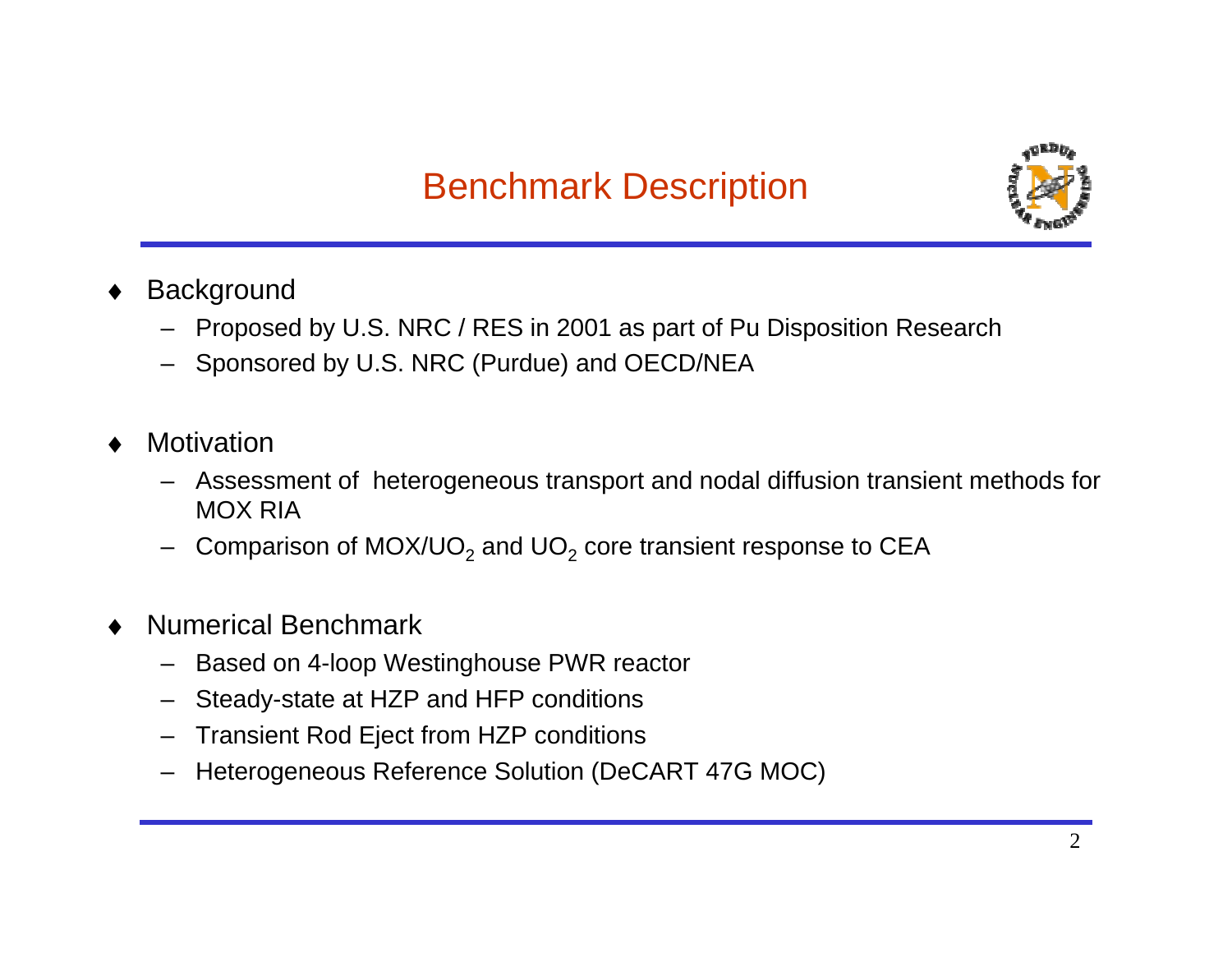

- ♦ Group constants provided
	- –2G assembly hom ogenized XS with ADF and pin power form functions
	- –4G assembly hom ogenized XS with ADF and pin power form functions
	- –8G assembly hom ogenized XS with ADF and pin power form functions
	- –Number densities for heterogeneous calculation
- ♦ Benchmark conditions
	- –Reactivity insertion problem (important for Weapons Pu transient w/ small B-eff)
	- –Initial HZP conditions, critical boron concentration, CR ejected from the full core
- ♦ Compare:
	- –**Eigenvalue**
	- –Assembl y and Pin Power distribution
	- –CR worth
	- –Transient power, reactivity and fuel temperature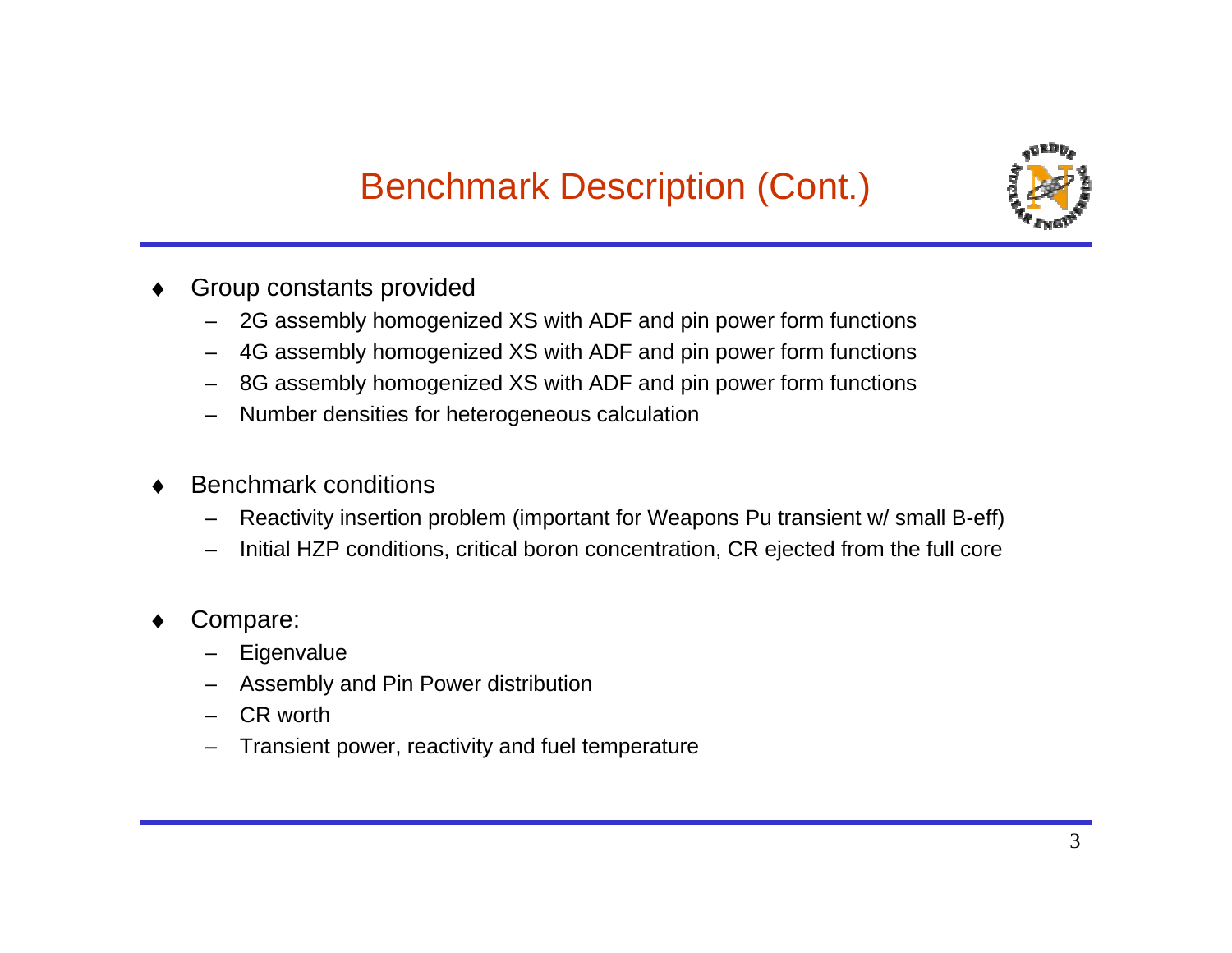## OECD/NRC MOX Rod Ejection Benchmark: Core Loading Pattern



|              | 1         | $\overline{2}$ | 3        | 4         | 5         | 6         | $\overline{7}$           | 8        |     |
|--------------|-----------|----------------|----------|-----------|-----------|-----------|--------------------------|----------|-----|
|              | $U$ 4.2%  | U 4.2%         | U 4.2%   | U 4.5%    | $U$ 4.5%  | M 4.3%    | U 4.5%                   | U 4.2%   |     |
| $\mathsf{A}$ | $(CR-D)$  |                | $(CR-A)$ |           | $(CR-SD)$ |           | $(CR-C)$                 |          |     |
|              | 35.0      | 0.15           | 22.5     | 0.15      | 37.5      | 17.5      | 0.15                     | 32.5     |     |
|              | U 4.2%    | U 4.2%         | U 4.5%   | M 4.0%    | U 4.2%    | $U$ 4.2%  | M 4.0%                   | U 4.5%   |     |
| $\mathsf B$  |           |                |          |           |           | $(CR-SB)$ |                          |          |     |
|              | 0.15      | 17.5           | 32.5     | 22.5      | 0.15      | 32.5      | 0.15                     | 17.5     |     |
|              | U 4.2%    | $U$ 4.5%       | U 4.2%   | U 4.2%    | U 4.2%    | M 4.3%    | U 4.5%                   | $M$ 4.3% |     |
| C            | $(CR-A)$  |                | $(CR-C)$ |           |           |           | $(CR-B)$                 |          |     |
|              | 22.5      | 32.5           | 22.5     | 0.15      | 22.5      | 17.5      | 0.15                     | 35.0     |     |
|              | U 4.5%    | M 4.0%         | U 4.2%   | M 4.0%    | U 4.2%    | U 4.5%    | M 4.3%                   | U 4.5%   |     |
| D            |           |                |          |           |           | $(CR-SC)$ |                          |          |     |
|              | 0.15      | 22.5           | 0.15     | 37.5      | 0.15      | 20.0      | 0.15                     | 20.0     |     |
|              | U 4.5%    | U 4.2%         | U 4.2%   | U 4.2%    | 4.2%      | U 4.5%    | U 4.2%                   |          |     |
| E            | $(CR-SD)$ |                |          |           | $(CR-D)$  |           | $(CR-SA)$                |          |     |
|              | 37.5      | 0.15           | 22.5     | 0.15      | 37.5      | 0.15      | 17.5                     |          |     |
|              | M 4.3%    | $U$ 4.2%       | M 4.3%   | U 4.5%    | U 4.5%    | M 4.3%    | U 4.5%                   |          |     |
| F            |           | CR-SB)         |          | $(CR-SC)$ |           |           |                          |          |     |
|              | 17.5      | 32.5           | 17.5     | 20.0      | 0.15      | 0.15      | 32.5                     |          |     |
|              | U 4.5%    | M 4.0%         | U 4.5%   | M 4.3%    | U 4.2%    | $U$ 4.5%  | Assembly Type            |          |     |
| G            | $(CR-C)$  |                | $(CR-B)$ |           | $(CR-SA)$ |           | <b>CR Position</b>       |          | No  |
|              | 0.15      | 0.15           | 0.15     | 0.15      | 17.5      | 32.5      | Burnup [GWd/t]           |          |     |
|              | $U$ 4.2%  | U 4.5%         | M 4.3%   | U 4.5%    |           |           | Fresh                    |          | as: |
| H            |           |                |          |           |           |           | Once Burn                |          |     |
|              | 32.5      | 17.5           | 35.0     | 20.0      |           |           | Twice Bu <mark>rn</mark> |          |     |

te:  $27\%$  of the semblies are MOX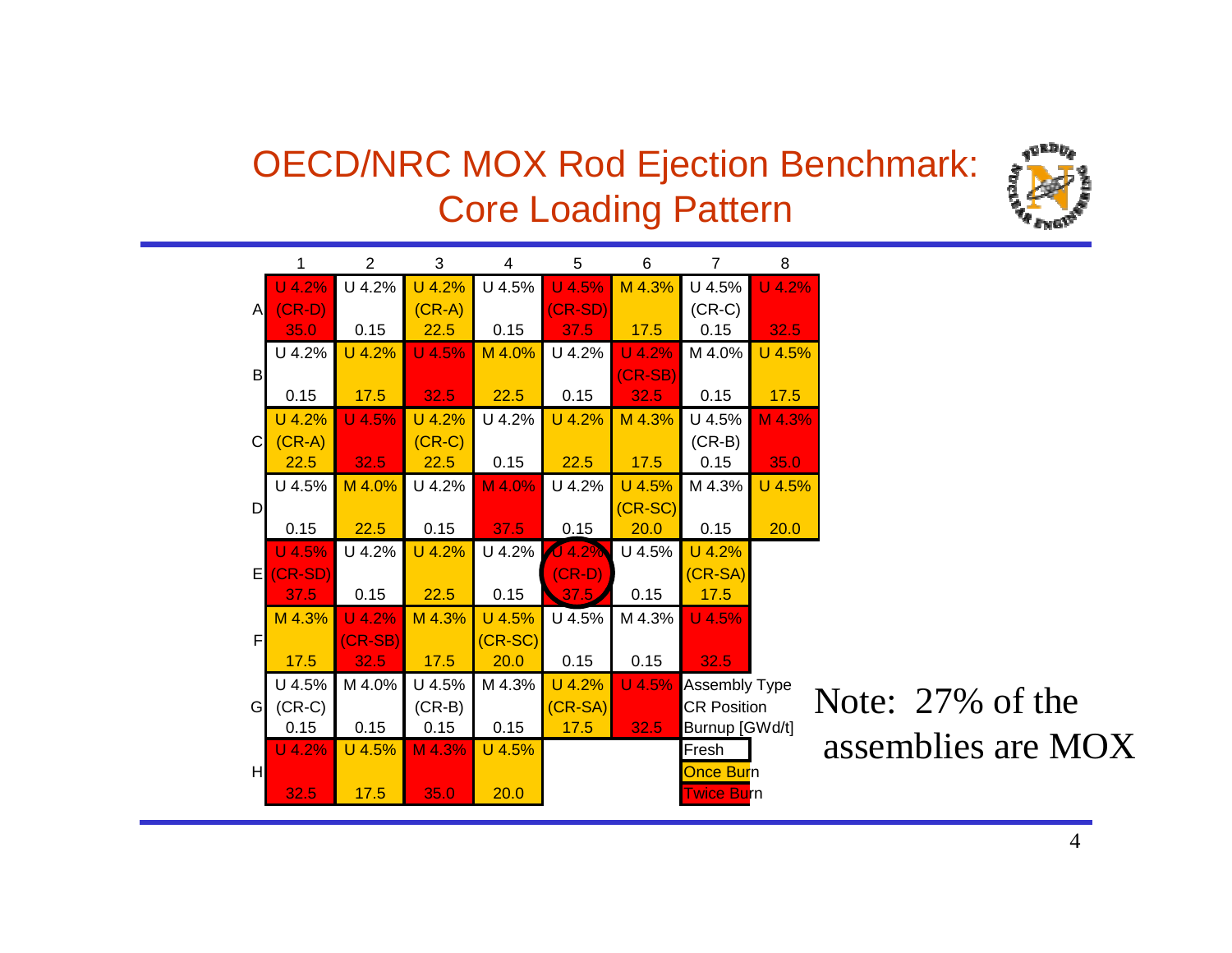## Assembly Design







UOX FuelUOX IFBA FuelGuide Tube or Control Rod Guide Tube



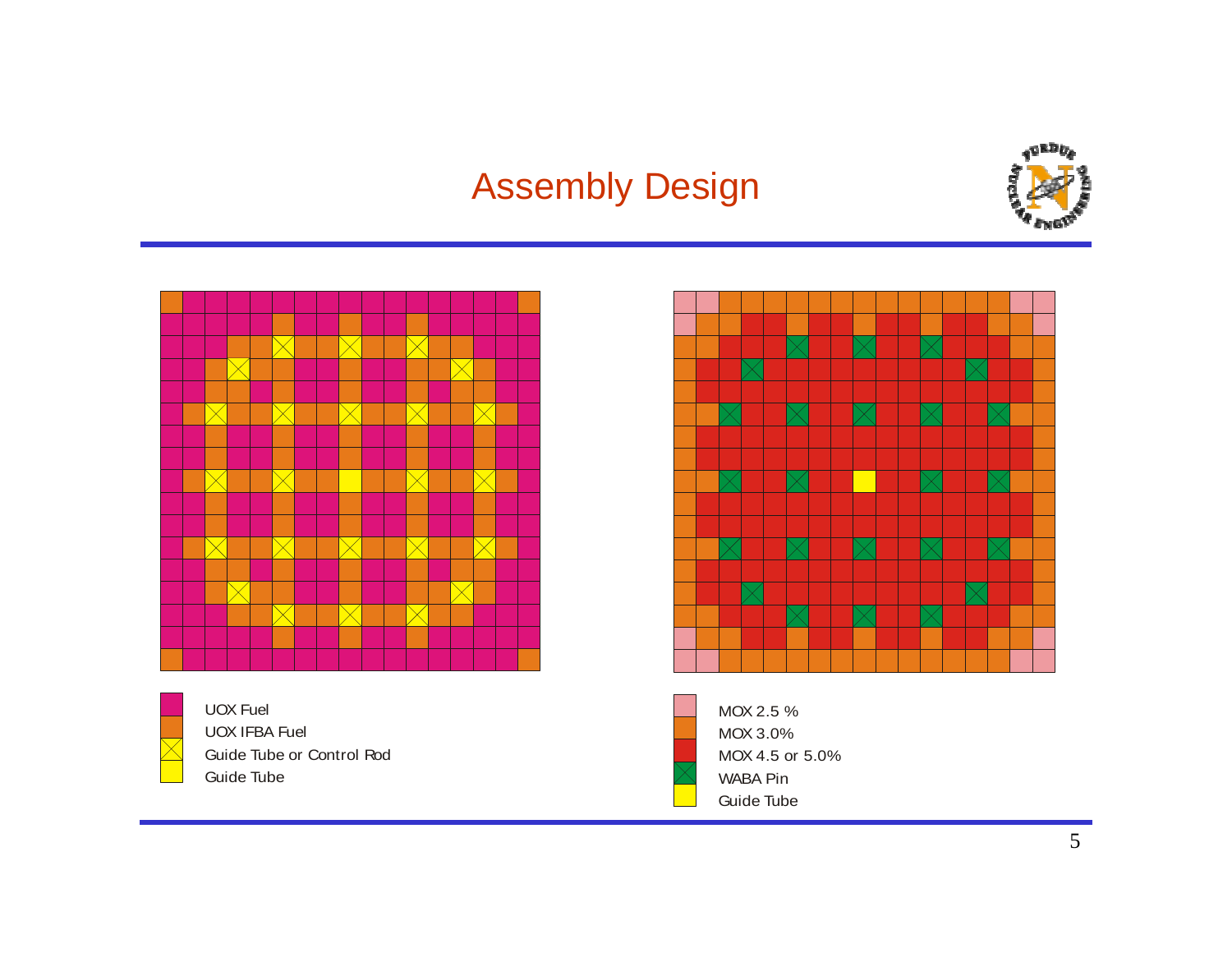## Refueling Strategy



| <b>Assembly Type</b> | <b>Fresh Fuel</b><br>0 GWd/tHM | <b>Once Burned</b><br>20.0 GWd/tHM | <b>Twice Burned</b><br>35.0 GWd/tHM |  |
|----------------------|--------------------------------|------------------------------------|-------------------------------------|--|
| <b>UOX 4.2%</b>      | 28                             | 28                                 | 17                                  |  |
| <b>UOX 4.5%</b>      | 24                             | 24                                 | 20                                  |  |
| <b>MOX 4.0%</b>      |                                |                                    |                                     |  |
| <b>MOX 4.3%</b>      | 12                             | 12                                 |                                     |  |
| Total                | 72                             | 72                                 | 49                                  |  |

Note: 27% of the assemblies are MOX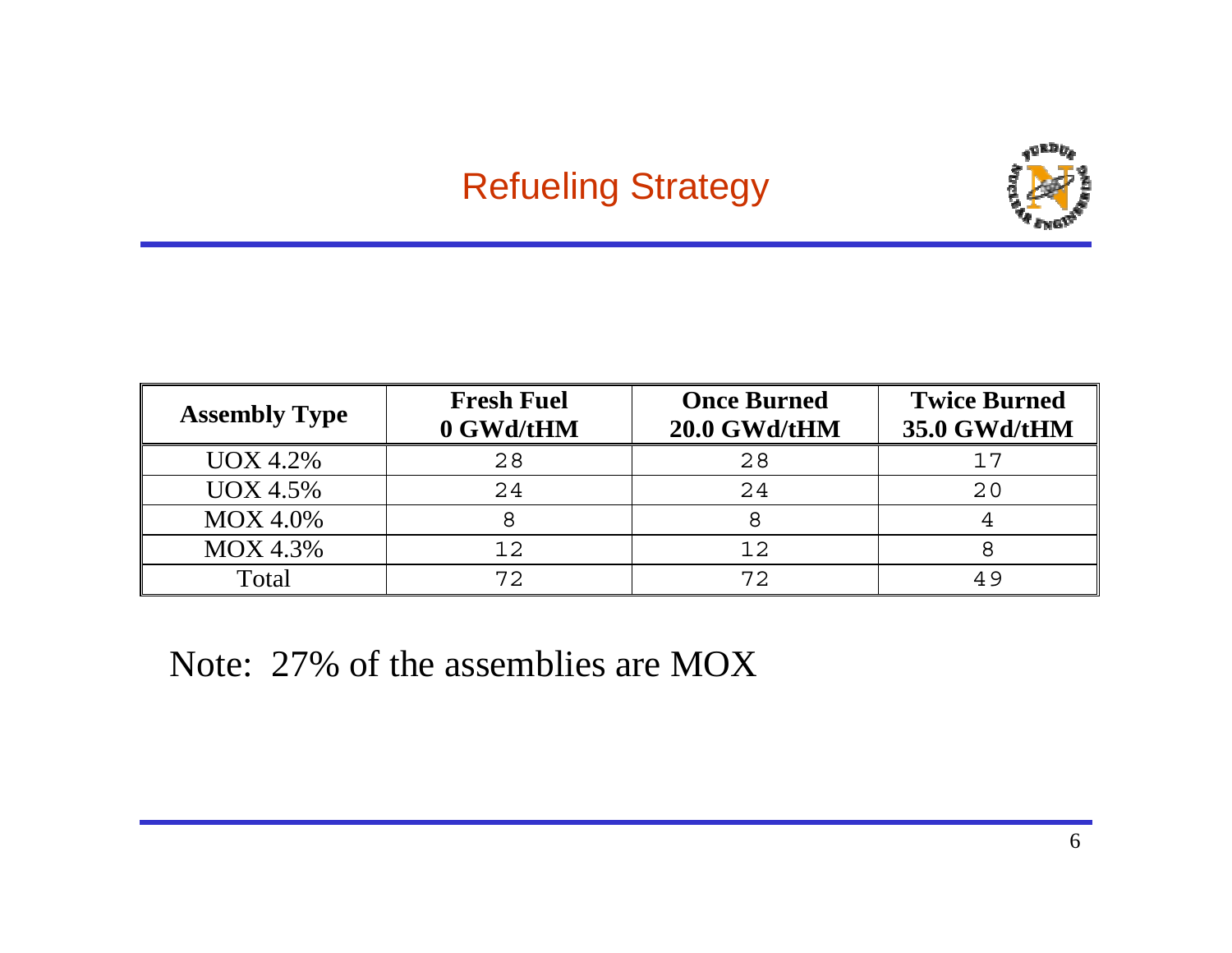# Fuel Composition



| <b>Assembly</b><br><b>Type</b> | <b>Density</b><br>$[g/cm^3]$                                                                                                   |                                                                                                                         | <b>HM</b> Material                                                     |
|--------------------------------|--------------------------------------------------------------------------------------------------------------------------------|-------------------------------------------------------------------------------------------------------------------------|------------------------------------------------------------------------|
| <b>UOX 4.2%</b>                | 10.24                                                                                                                          |                                                                                                                         | U-235: 4.2 w/o, U-238: 95.8 w/o                                        |
| <b>UOX 4.5%</b>                | 10.24                                                                                                                          |                                                                                                                         | U-235: 4.5 w/o, U-238: 95.5 w/o                                        |
| <b>MOX 4.0%</b>                | 10.41                                                                                                                          | Corner zone:<br>2.5 w/o Pu-fissile<br>Peripheral zone:<br>$3.0$ w/o Pu-fissile<br>Central zone:<br>$4.5$ w/o Pu-fissile | Uranium vector:<br>$234/235/236/238 =$<br>$0.002/0.2/0.001/99.797$ w/o |
| <b>MOX 4.3%</b>                | Corner zone:<br>$2.5$ w/o Pu-fissile<br>Peripheral zone:<br>10.41<br>3.0 w/o Pu-fissile<br>Central zone:<br>5.0 w/o Pu-fissile |                                                                                                                         | Plutonium vector:<br>$239/240/241/242 =$<br>$93.6/5.9/0.4/0.1$ w/o     |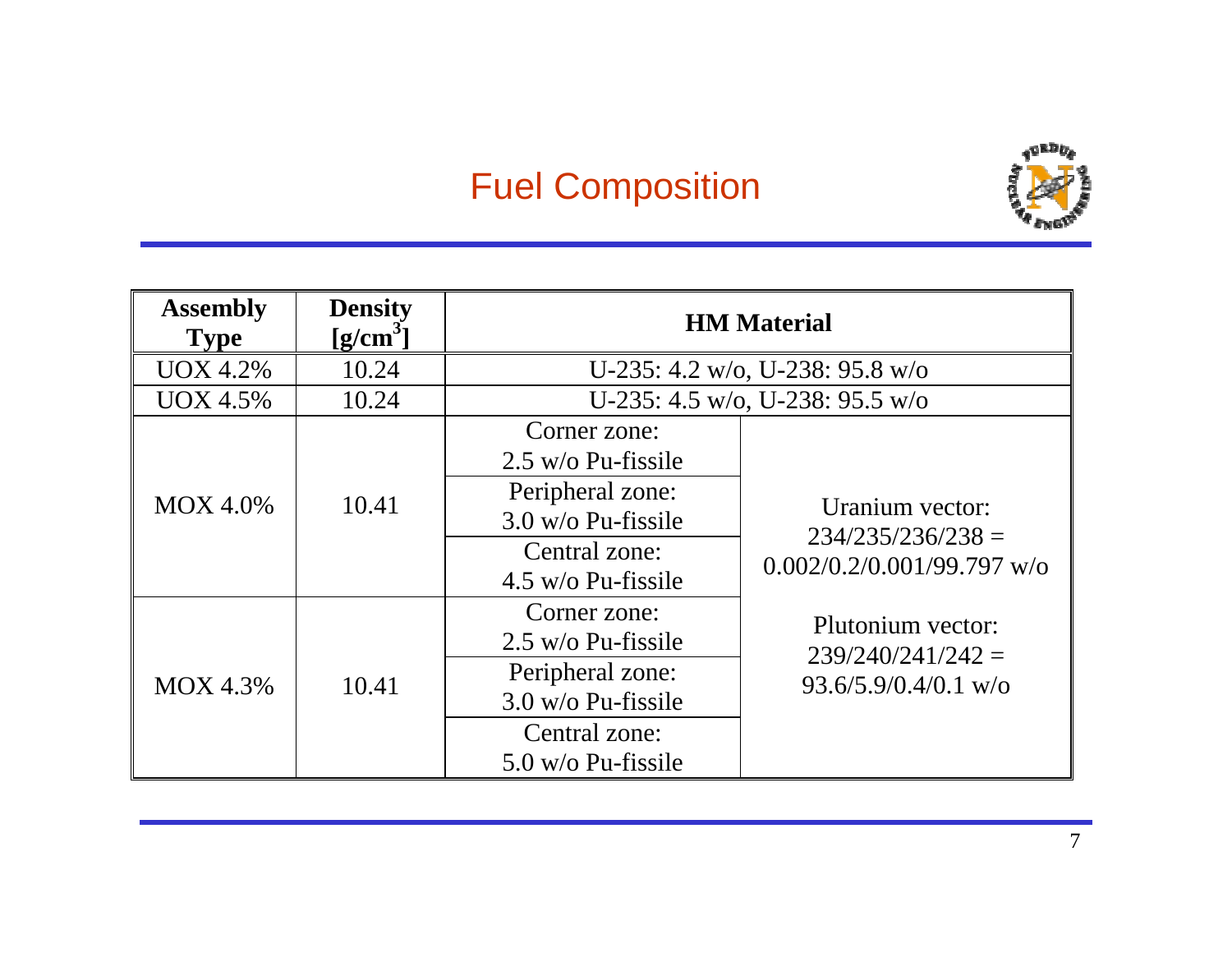

| C<br>£LI( |  |
|-----------|--|
|-----------|--|

| Identifier | 0.0         | 17.5        | 20.0        | 22.5                                | 32.5               | 35.0               | 37.5               |
|------------|-------------|-------------|-------------|-------------------------------------|--------------------|--------------------|--------------------|
| 42595      | 9.99999E-21 | 1.76830E-05 | 2.10532E-05 | 2.43736E-05                         | 3.70448E-05        | 4.00530E-05        | 4.29970E-05        |
| 43599      | 9.99999E-21 | 2.40933E-05 | 2.73519E-05 | $3.05554E - 05$                     | 4.27999E-05        | 4.57139E-05        | 4.85671E-05        |
| 46608      | 9.99999E-21 | 2.01585E-06 | 2.51039E-06 | 3.04915E-06                         | 5.62129E-06        | 6.36298E-06        | 7.14199E-06        |
| 54631      | 9.99999E-21 | 1.06985E-05 | 1.20328E-05 | 1.33047E-05                         | 1.77608E-05        | 1.87169E-05        | 1.96103E-05        |
| 55633      | 9.99999E-21 | 2.61076E-05 | 2.96475E-05 | 3.31193E-05                         | 4.62932E-05        | 4.94008E-05        | 5.24312E-05        |
| 92235      | 9.71492E-04 | 5.80775E-04 | 5.36589E-04 | 4.94761E-04                         | 3.49384E-04        | 3.18203E-04        | 2.88980E-04        |
| 92236      | 9.99999E-21 | 7.11583E-05 | 7.86753E-05 | 8.56486E-05                         | 1.08470E-04        | 1.12982E-04        | 1.17044E-04        |
| 92238      | 2.18794E-02 | 2.16336E-02 | 2.15964E-02 | 2.15585E-02                         | 2.13988E-02        | 2.13569E-02        | 2.13140E-02        |
| 94238      | 9.99999E-21 | 5.08451E-07 | 7.13536E-07 | 9.62084E-07                         | 2.42733E-06        | 2.91468E-06        | 3.44917E-06        |
| 94239      | 9.99999E-21 | 1.07858E-04 | 1.14067E-04 | 1.19049E-04                         | 1.30075E-04        | 1.31236E-04        | 1.31952E-04        |
| 94240      | 9.99999E-21 | 2.21196E-05 | 2.60945E-05 | $3.00003E-05$                       | 4.43591E-05        | 4.75380E-05        | 5.05287E-05        |
| 94241      | 9.99999E-21 | 1.09779E-05 | 1.37246E-05 | 1.64876E-05                         | 2.67336E-05        | 2.89421E-05        | 3.09761E-05        |
| 94242      | 9.99999E-21 | 1.26448E-06 | 1.86575E-06 | 2.60137E-06                         | $6.85451E-06$      | 8.22176E-06        | 9.69682E-06        |
| 95241      | 9.99999E-21 | 1.76423E-07 | 2.49678E-07 | 3.33089E-07                         | 7.19747E-07        | 8.17423E-07        | 9.11165E-07        |
| 8001       | 4.57018E-02 | 4.57018E-02 | 4.57018E-02 | 4.57018E-02                         | 4.57018E-02        | 4.57018E-02        | 4.57018E-02        |
| 44601      | 9.99999E-21 | 2.19801E-05 | 2.51017E-05 | 2.82139E-05                         | 4.05465E-05        | 4.35951E-05        | 4.66278E-05        |
| 45603      | 9.99999E-21 | 1.19458E-05 | 1.37890E-05 | 1.55849E-05                         | 2.22112E-05        | 2.37128E-05        | 2.51478E-05        |
| 45605      | 9.99999E-21 | 4.57383E-08 | 4.84212E-08 | 5.09780E-08                         | $6.02870E-08$      | 6.24351E-08        | 6.45223E-08        |
| 46605      | 9.99999E-21 | 7.71152E-06 | 9.18176E-06 | 1.07211E-05                         | 1.74893E-05        | 1.93171E-05        | 2.11929E-05        |
| 46607      | 9.99999E-21 | 3.32193E-06 | 4.08714E-06 | 4.91198E-06                         | 8.76228E-06        | 9.85276E-06        | 1.09907E-05        |
| 47609      | 9.99999E-21 | 1.21185E-06 | 1.49268E-06 | 1.79259E-06                         | 3.14995E-06        | 3.52120E-06        | 3.90237E-06        |
| 49615      | 9.99999E-21 | 9.92244E-08 | 1.11432E-07 | 1.23041E-07                         | 1.63316E-07        | 1.71839E-07        | 1.79758E-07        |
| 54634      | 9.99999E-21 | 3.25852E-05 | 3.71928E-05 | 4.17910E-05                         | $6.00974E-05$      | 6.46538E-05        | 6.92024E-05        |
| 60643      | 9.99999E-21 | 1.97780E-05 | 2.21845E-05 | 2.44529E-05                         | 3.21512E-05        | 3.37326E-05        | 3.51775E-05        |
| 60645      | 9.99999E-21 | 1.48964E-05 | 1.68123E-05 | 1.86793E-05                         | 2.56639E-05        | 2.72896E-05        | 2.88670E-05        |
| C1C17      | a agaagta a | E ONN11E NE |             | $C$ $C$ $7$ $0$ $C$ $D$ $D$ $D$ $C$ | <b>T COOLER OF</b> | <b>B</b> COOCID AC | <b>B</b> AABCOB AC |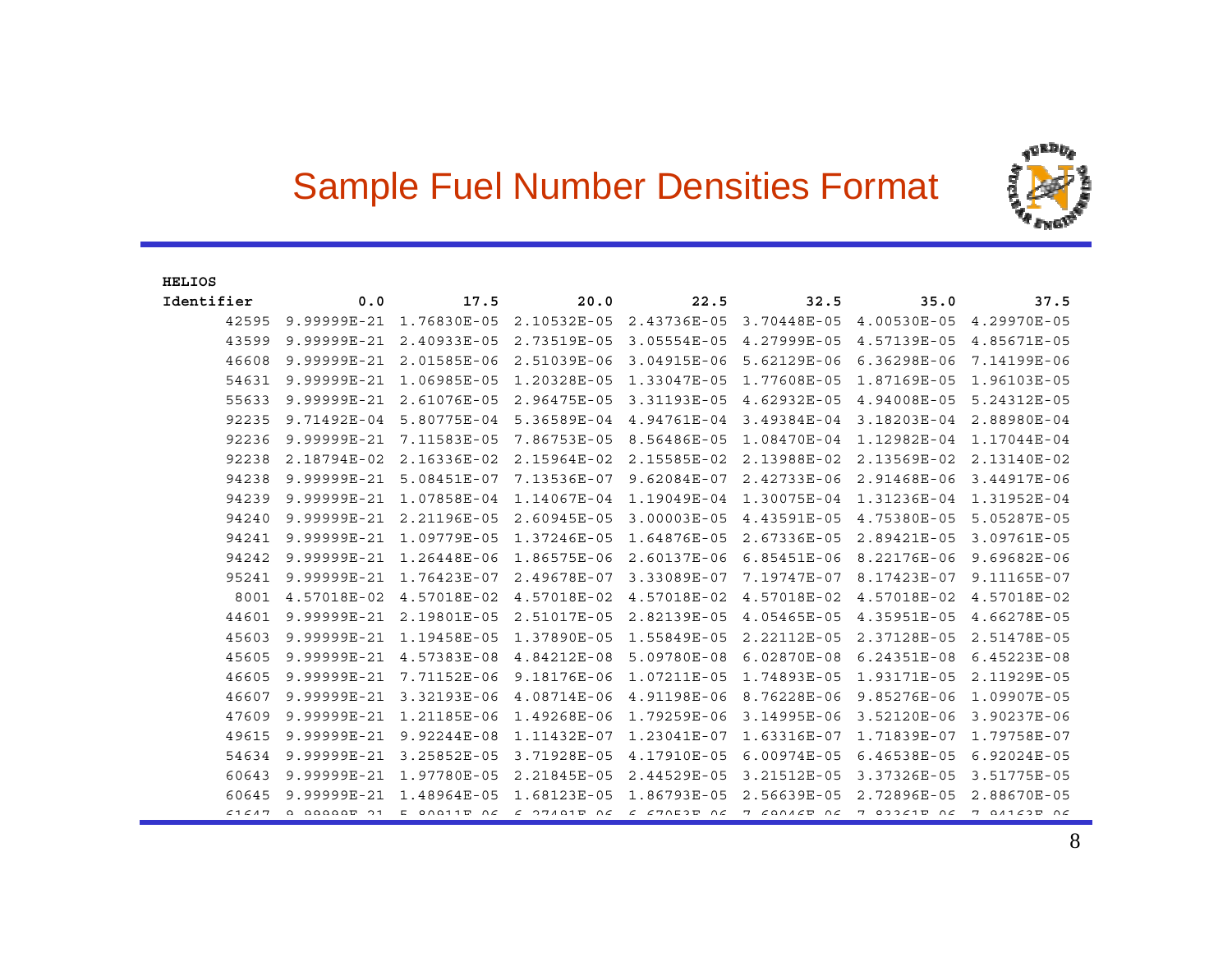## Benchmark Calculations



- ♦ **Part 1**: Fixed T/H conditions: HZP ARO and HZP ARI, 1000 ppmB (2D)
	- k<sub>eff</sub>
	- assembly and pin power distribution
	- rod worth
- ♦ **Part 2**: Operating conditions: HFP, ARO (3D)
	- –critical boron concentration
	- assembly and pin power distribution
- ♦ **Part 3**: Beginning of transient conditions: HZP, partly rodded (3D)
	- –critical boron concentration
	- assembly and pin power distribution
- ♦ **Part 4**: Rod ejection transient (3D)
	- Ejection of the highest worth rod from conditions calculated in Part 3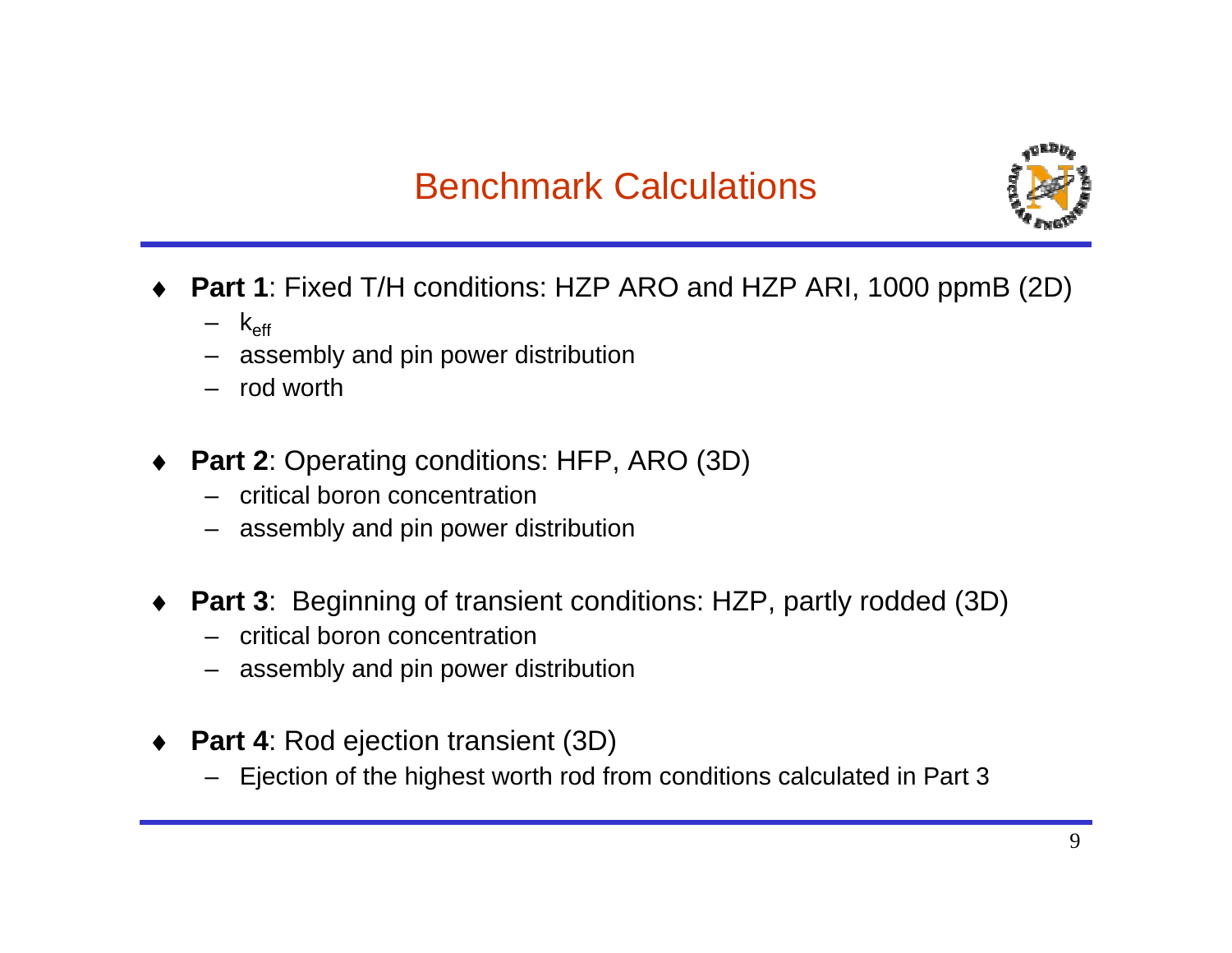## Benchmark Conditions



#### ♦**HFP**

- 100.0 % rated power (3565 MW)
- inlet coolant temperature of 560 K
- –inlet pressure of 15.5 MPa

#### ♦**HZP**

- 1.0e-4 % rated power (3565 W)
- –inlet coolant temperature of 560 K
- inlet pressure of 15.5 MPa

#### ♦**Transient**

- ejection of highest worth rod at HZP ARI, critical boron concentration
- rod fully ejected in 0.1 sections
- –no reactor scram after the ejection
- boron concentr ation in the position of the other control rods are constant.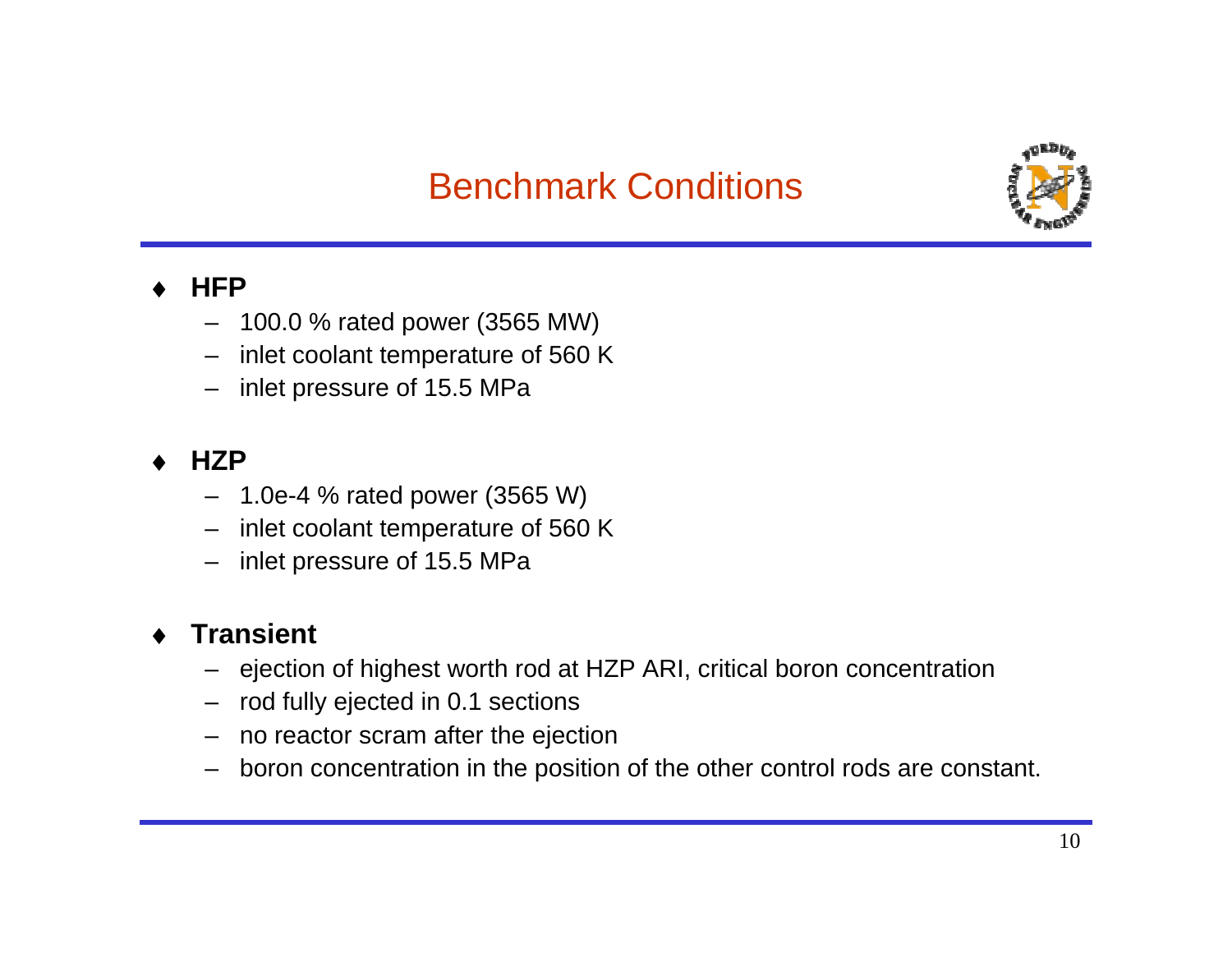## Benchmark Participants and Submitted Homogeneous Solutions



| Nodal solutions |                  |                 |                |               |
|-----------------|------------------|-----------------|----------------|---------------|
| Code, unique    | Organization     | Solution        | Groups/        | Cross section |
| solution label  | (Country)        |                 | Homogenization | library       |
| <b>CORETRAN</b> | <b>PSI</b>       | Nodal diffusion | 2G             | 2G benchmark  |
| 1/FA            | (Switzerland)    |                 | Nodal          | library       |
| <b>CORETRAN</b> | <b>PSI</b>       | Nodal diffusion | 2G             | 2G benchmark  |
| 4/FA            | (Switzerland)    |                 | Nodal          | library       |
| <b>EPISODE</b>  | Osaka University | Nodal diffusion | 2G             | 2G benchmark  |
|                 | (Japan)          |                 | Nodal          | library       |
| <b>NUREC</b>    | <b>KAERI</b>     | Nodal diffusion | 2G             | 2G benchmark  |
|                 | (Korea)          |                 | Nodal          | library       |
| <b>PARCS</b>    | Purdue Univ.     | Nodal diffusion | 2G             | 2G benchmark  |
| 2G              | (USA)            |                 | Nodal          | library       |
| <b>PARCS</b>    | Purdue Univ.     | Nodal diffusion | 4G             | 4G benchmark  |
| 4G              | (USA)            |                 | Nodal          | library       |
| <b>PARCS</b>    | Purdue Univ.     | Nodal diffusion | 8G             | 8G benchmark  |
| 8G              | (USA)            |                 | Nodal          | library       |
| <b>SKETCH</b>   | <b>JNES</b>      | Nodal diffusion | 2G             | 2G benchmark  |
|                 | (Japan)          |                 | Nodal          | library       |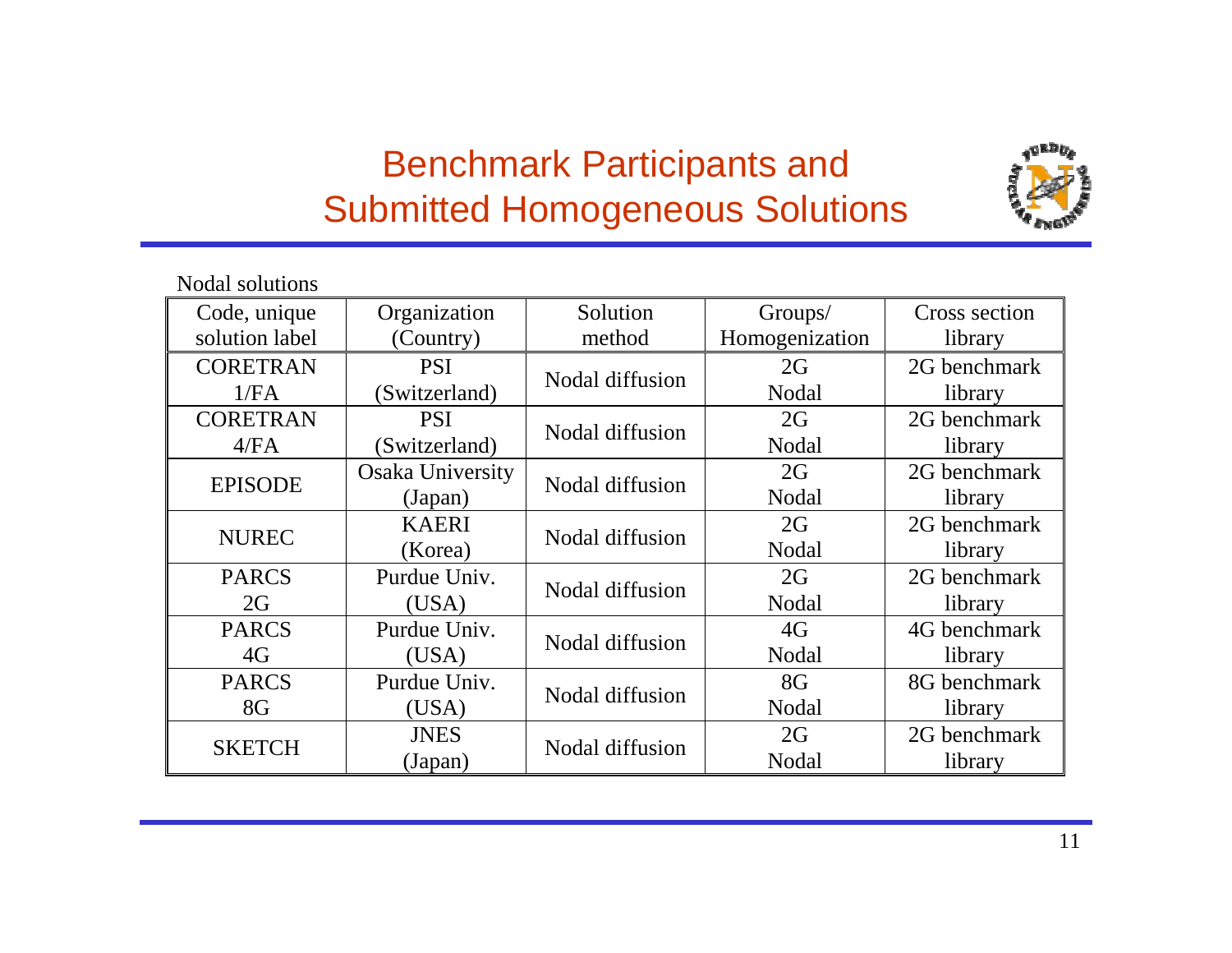## Benchmark Participants and Submitted Heterogeneous Solutions



#### Heterogeneous sol utions

| Code, unique<br>solution label | Organization<br>(Country)   | Solution<br>method | Groups/<br>Homogenization | Cross section<br>library      |
|--------------------------------|-----------------------------|--------------------|---------------------------|-------------------------------|
| <b>BARS</b>                    | Kurchatov Inst.<br>(Russia) | Lambda matrix      | 5G<br>Cell hom            | <b>UNK</b> generated          |
| <b>DeCART</b>                  | <b>SNU/KAERI</b><br>(Korea) | <b>MOC</b>         | 47G<br>Cell het           | <b>HELIOS</b> based           |
| <b>DORT</b>                    | <b>GRS</b><br>(Germany)     | $S_N$              | 16G<br>Cell hom           | <b>HELIOS</b><br>generated    |
| <b>MCNP</b>                    | Kurchatov Inst.<br>(Russia) | Monte Carlo        | Continuous<br>Cell het    | ENDF/B-VI with<br><b>NJOY</b> |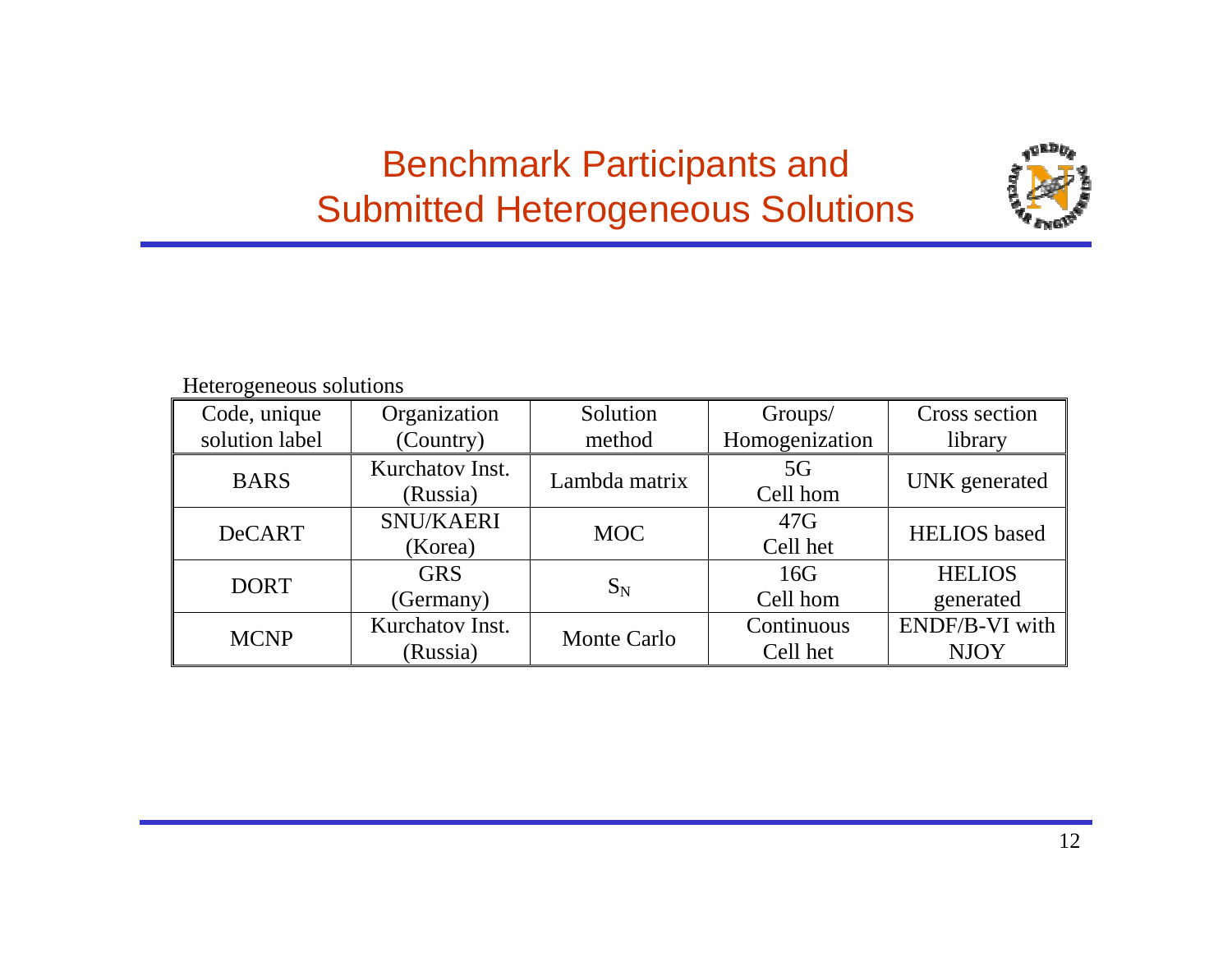## Part 1, 2D fixed T/H



## Eigenvalue and Assembly Power Comparison

|                                   |                      |            | Eigenvalue | <b>Todal Rod</b>                          |      |            | <b>Assembly Power Error</b> |            |
|-----------------------------------|----------------------|------------|------------|-------------------------------------------|------|------------|-----------------------------|------------|
|                                   |                      |            |            | Worth                                     |      | <b>ARO</b> |                             | <b>ARI</b> |
|                                   |                      | <b>ARO</b> | <b>ARI</b> | [dk/k]                                    | %PWE | %EWE       | %PWE                        | %EWE       |
| nodal                             |                      |            |            |                                           |      |            |                             |            |
|                                   | <b>CORETRAN 1/FA</b> | 1.06387    | 0.99202    | 6808                                      | 1.06 | 1.69       | 2.01                        | 2.52       |
|                                   | <b>CORETRAN 4/FA</b> | 1.06379    | 0.99154    | 6850                                      | 0.96 | 1.64       | 1.67                        | 2.18       |
| <b>EPISODE</b>                    |                      | 1.06364    | 0.99142    | 6849                                      | 0.96 | 1.64       | 1.66                        | 2.16       |
| <b>NUREC</b>                      |                      | 1.06378    | 0.99153    | 6850                                      | 0.96 | 1.63       | 1.64                        | 2.16       |
| <b>PARCS 2G</b>                   |                      | 1.06379    | 0.99154    | 6850                                      | 0.96 | 1.63       | 1.67                        | 2.18       |
| <b>PARCS 4G</b>                   |                      | 1.06376    | 0.99136    | 6865                                      | 0.90 | 1.42       | 1.61                        | 2.26       |
| <b>PARCS 8G</b>                   |                      | 1.06354    | 0.99114    | 6868                                      | 0.86 | 1.25       | 1.65                        | 2.49       |
| <b>SKETCH</b>                     |                      | 1.06379    | 0.99153    | 6850                                      | 0.97 | 1.67       | 1.67                        | 2.16       |
| heterogeneous                     |                      |            |            |                                           |      |            |                             |            |
| <b>BARS</b>                       |                      | 1.05826    | 0.98775    | 6745                                      | 1.29 | 1.92       | 3.92                        | 10.30      |
| <b>DeCART</b>                     |                      | 1.05852    | 0.98743    | 6801                                      | ref  | ref        | ref                         | ref        |
| <b>DORT</b>                       |                      | 1.06036    |            |                                           | 0.86 | 1.12       |                             |            |
| <b>MCNP</b>                       |                      | 1.05699    | 0.98540    | 6873                                      | 0.67 | 1.26       | 1.33                        | 3.67       |
|                                   | Max. difference      | 688        | 662        | 128                                       |      |            |                             |            |
|                                   |                      |            |            | $\sum  e_i  ref_i$                        |      |            |                             |            |
| <b>Power-Weighted Error (PWE)</b> |                      |            |            | $PWE = \frac{\overline{E_i}}{\sum ref_i}$ |      |            |                             |            |
|                                   |                      |            |            |                                           |      |            |                             |            |
|                                   |                      |            |            |                                           |      |            |                             |            |
|                                   |                      |            |            | $\sum_{i}  e_{i}  e_{i}$                  |      |            |                             |            |

∑

*iie*

 $EWE = -\frac{i}{2}$ 

Error-Weighted Error (EWE)

$$
e_i = \frac{calc_i - ref_i}{ref_i} \times 100
$$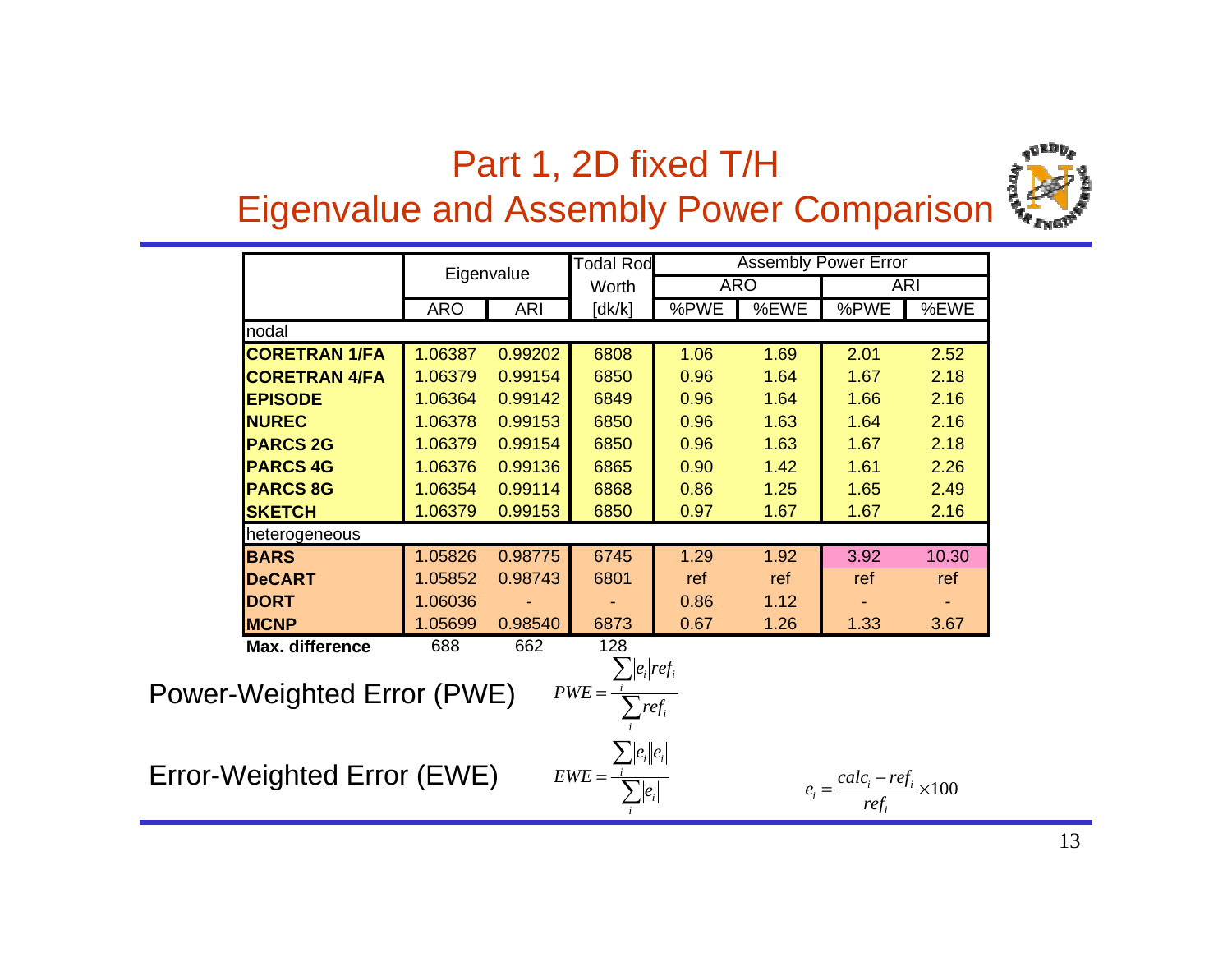## Part 1, 2D fixed T/H Pin Power Comparison



|                      |        |       |       | <b>Assembly Position</b> |        |        |
|----------------------|--------|-------|-------|--------------------------|--------|--------|
|                      | (A, 1) | (B,2) | (C,3) | (D, 4)                   | (E, 5) | (F, 6) |
| nodal                |        |       |       |                          |        |        |
| <b>CORETRAN 1/FA</b> | 0.85   | 1.05  | 0.91  | 2.37                     | 1.38   | 4.89   |
| <b>CORETRAN 4/FA</b> |        |       |       |                          |        |        |
| <b>EPISODE</b>       | 0.25   | 0.23  | 0.42  | 1.37                     | 0.47   | 4.04   |
| <b>NUREC</b>         | 0.24   | 0.22  | 0.31  | 0.67                     | 0.32   | 0.87   |
| <b>PARCS 2G</b>      | 0.28   | 0.21  | 0.29  | 0.54                     | 0.32   | 0.51   |
| <b>PARCS 4G</b>      |        | ۰     |       |                          |        |        |
| <b>PARCS 8G</b>      |        |       |       |                          |        |        |
| <b>SKETCH</b>        | 0.22   | 0.22  | 0.32  | 0.71                     | 0.32   | 1.05   |
| heterogeneous        |        |       |       |                          |        |        |
| <b>BARS</b>          | 0.26   | 0.45  | 0.55  | 0.40                     | 0.33   | 0.61   |
| <b>DeCART</b>        | ref    | ref   | ref   | ref                      | ref    | ref    |
| <b>DORT</b>          | 1.52   | 0.59  | 0.92  | 0.33                     | 1.64   | 0.41   |
| <b>MCNP</b>          |        |       |       |                          |        |        |

### ARO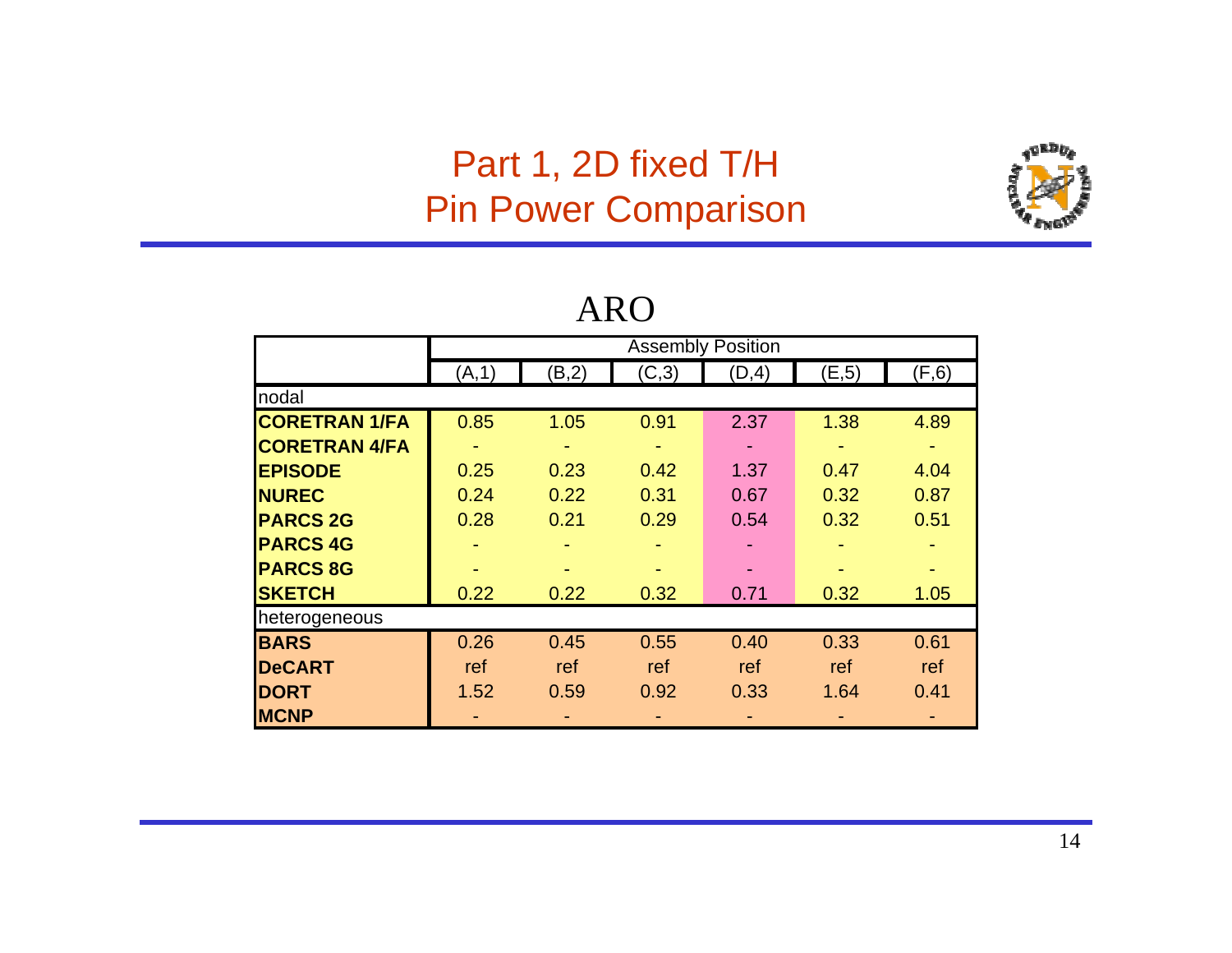## Part 1, 2D fixed T/H Pin Power Comparison



|                      | <b>Assembly Position</b> |       |       |       |        |        |  |  |  |  |
|----------------------|--------------------------|-------|-------|-------|--------|--------|--|--|--|--|
|                      |                          |       |       |       |        |        |  |  |  |  |
|                      | (A, 1)                   | (B,2) | (C,3) | (D,4) | (E, 5) | (F, 6) |  |  |  |  |
| nodal                |                          |       |       |       |        |        |  |  |  |  |
| <b>CORETRAN 1/FA</b> | 6.22                     | 1.31  | 5.95  | 3.26  | 7.75   | 3.99   |  |  |  |  |
| <b>CORETRAN 4/FA</b> |                          | ٠     |       |       |        | ٠      |  |  |  |  |
| <b>EPISODE</b>       | 2.44                     | 0.28  | 2.32  | 1.35  | 2.37   | 3.83   |  |  |  |  |
| <b>NUREC</b>         |                          | 0.33  |       | 0.66  |        | 0.77   |  |  |  |  |
| <b>PARCS 2G</b>      |                          | 0.63  |       | 0.65  |        | 0.50   |  |  |  |  |
| <b>PARCS 4G</b>      |                          |       |       |       |        |        |  |  |  |  |
| <b>PARCS 8G</b>      |                          |       |       |       |        |        |  |  |  |  |
| <b>SKETCH</b>        | 2.63                     | 0.33  | 2.67  | 0.79  | 2.97   | 1.19   |  |  |  |  |
| heterogeneous        |                          |       |       |       |        |        |  |  |  |  |
| <b>BARS</b>          | 0.42                     | 0.30  | 1.55  | 0.33  | 1.96   | 0.66   |  |  |  |  |
| <b>DeCART</b>        | ref                      | ref   | ref   | ref   | ref    | ref    |  |  |  |  |
| <b>DORT</b>          |                          |       |       |       |        |        |  |  |  |  |
| <b>MCNP</b>          |                          |       |       |       |        |        |  |  |  |  |

#### ARI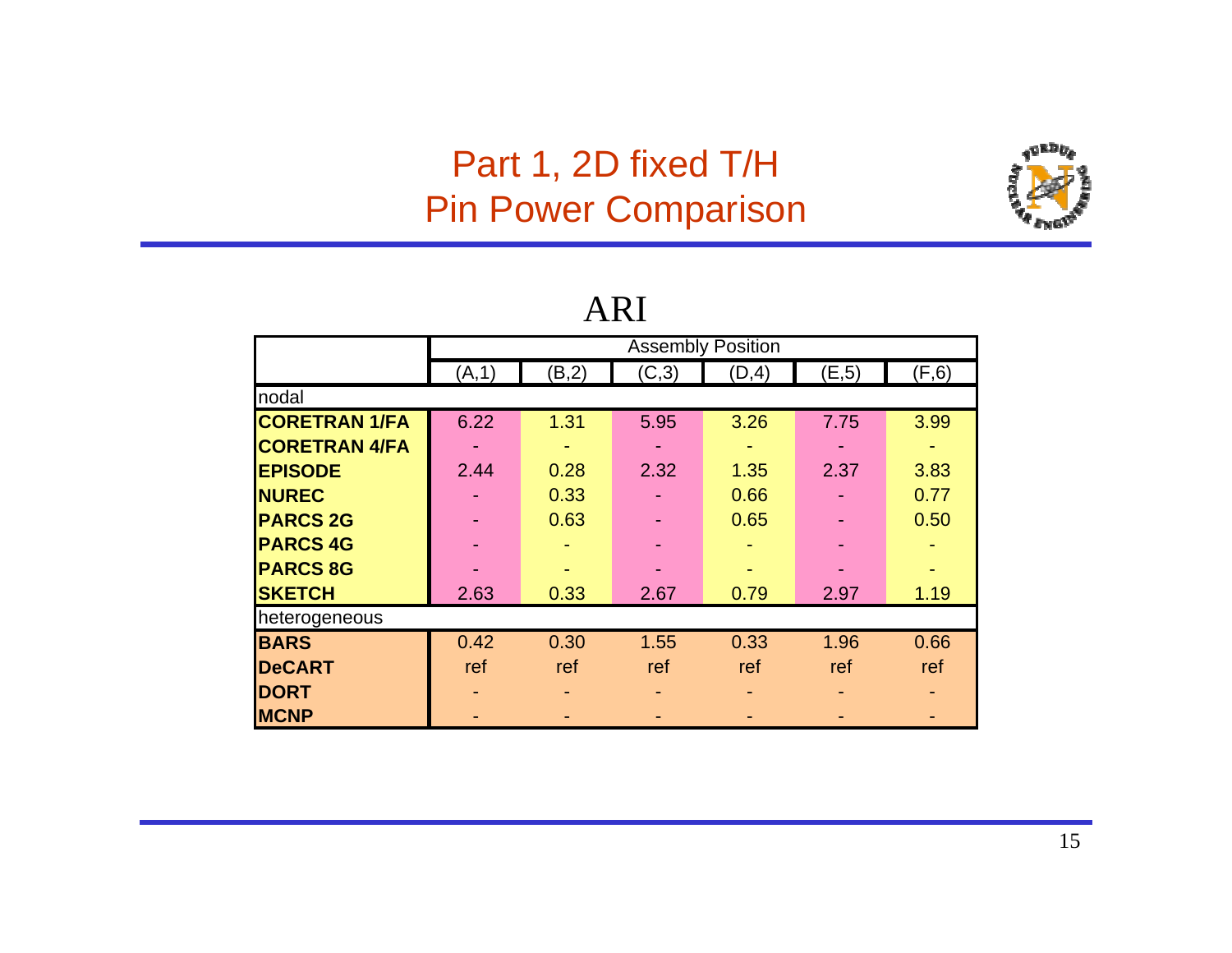## Part 2, 3D Hot Full Power Eigenvalue, Assembly Power, T/H Conditions



|                      | Critical     |      | <b>Assembly Power Errol</b> |         |         | Core Average T/H Properties |                                            |       |
|----------------------|--------------|------|-----------------------------|---------|---------|-----------------------------|--------------------------------------------|-------|
|                      | <b>Boron</b> |      |                             | Doppler |         |                             | Moderator Moderator Dutlet Mod Dutlet Mod. |       |
|                      | Concent.     | %PWE | %EWE                        | Temp.   | Density | Temp.                       | Density                                    | Temp. |
|                      | [ppm]        |      |                             | [K]     | [g/cm3] | [K]                         | [g/cm3]                                    | [K]   |
| nodal                |              |      |                             |         |         |                             |                                            |       |
| <b>CORETRAN 1/FA</b> | 1647         | 0.31 | 0.51                        | 908.4   | 706.1   | 581.0                       | 658.5                                      | 598.6 |
| <b>CORETRAN 4/FA</b> | 1645         | 0.26 | 0.46                        | 908.4   | 706.1   | 581.0                       | 658.5                                      | 598.6 |
| <b>IEPISODE</b>      | 1661         | 0.40 | 0.64                        | 846.5   | 701.8   | 582.6                       | 697.4                                      | 585.5 |
| <b>INUREC</b>        | 1683         | 0.31 | 0.44                        | 827.8   | 706.1   | 581.1                       | 661.5                                      | 598.7 |
| <b>PARCS 2G</b>      | 1679         | ref  | ref                         | 836.0   | 706.1   | 581.3                       | 662.1                                      | 598.8 |
| <b>PARCS 4G</b>      | 1674         | 0.31 | 0.50                        | 836.1   | 706.1   | 581.3                       | 662.1                                      | 598.8 |
| <b>PARCS 8G</b>      | 1672         | 0.55 | 0.86                        | 836.2   | 706.1   | 581.3                       | 662.1                                      | 598.8 |
| <b>SKETCH</b>        | 1675         | 1.04 | 1.39                        | 836.6   | 705.5   | 580.9                       | 659.6                                      | 598.9 |
| Max. difference      | 38           |      |                             | 81      | 4       | 2                           | 39                                         | 13    |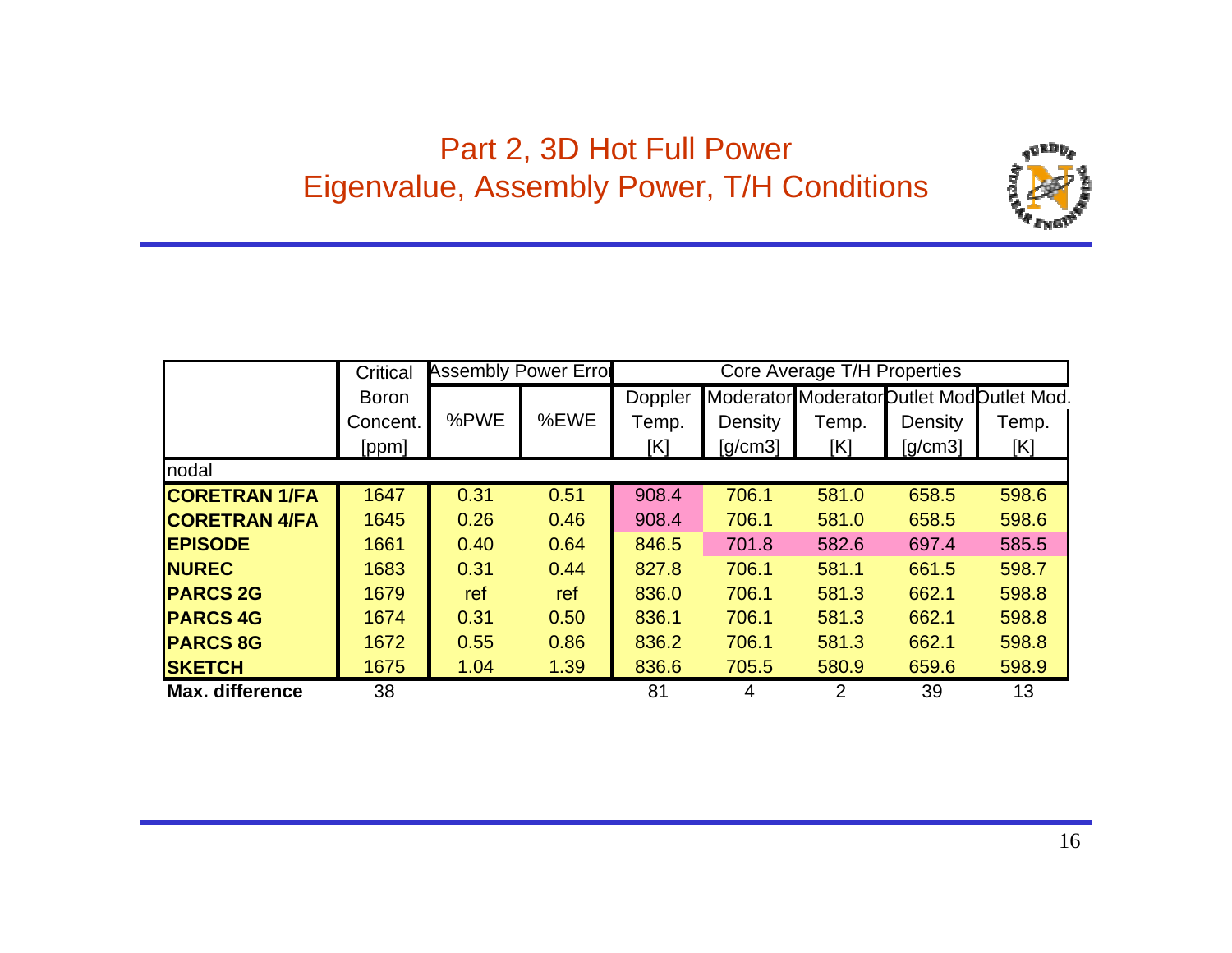### Part 2, 3D Hot Full Power Pin Power Comparison



|                      |       | <b>Assembly Position</b> |       |       |        |        |  |  |  |
|----------------------|-------|--------------------------|-------|-------|--------|--------|--|--|--|
|                      | (A,1) | (B, 2)                   | (C,3) | (D,4) | (E, 5) | (F, 6) |  |  |  |
| nodal                |       |                          |       |       |        |        |  |  |  |
| <b>CORETRAN 1/FA</b> | 1.07  | 0.92                     | 0.90  | 2.62  | 1.38   | 4.60   |  |  |  |
| <b>CORETRAN 4/FA</b> |       | $\overline{\phantom{a}}$ |       |       |        |        |  |  |  |
| <b>EPISODE</b>       | 3.08  | 2.67                     | 3.01  | 3.47  | 3.44   | 10.47  |  |  |  |
| <b>NUREC</b>         | 0.08  | 0.17                     | 0.24  | 0.32  | 0.13   | 0.89   |  |  |  |
| <b>PARCS 2G</b>      | ref   | ref                      | ref   | ref   | ref    | ref    |  |  |  |
| <b>PARCS 4G</b>      |       | $\overline{\phantom{0}}$ |       |       |        |        |  |  |  |
| <b>PARCS 8G</b>      |       | ۰                        |       |       |        |        |  |  |  |
| <b>SKETCH</b>        | 0.09  | 0.11                     | 0.18  | 0.58  | 0.22   | 0.87   |  |  |  |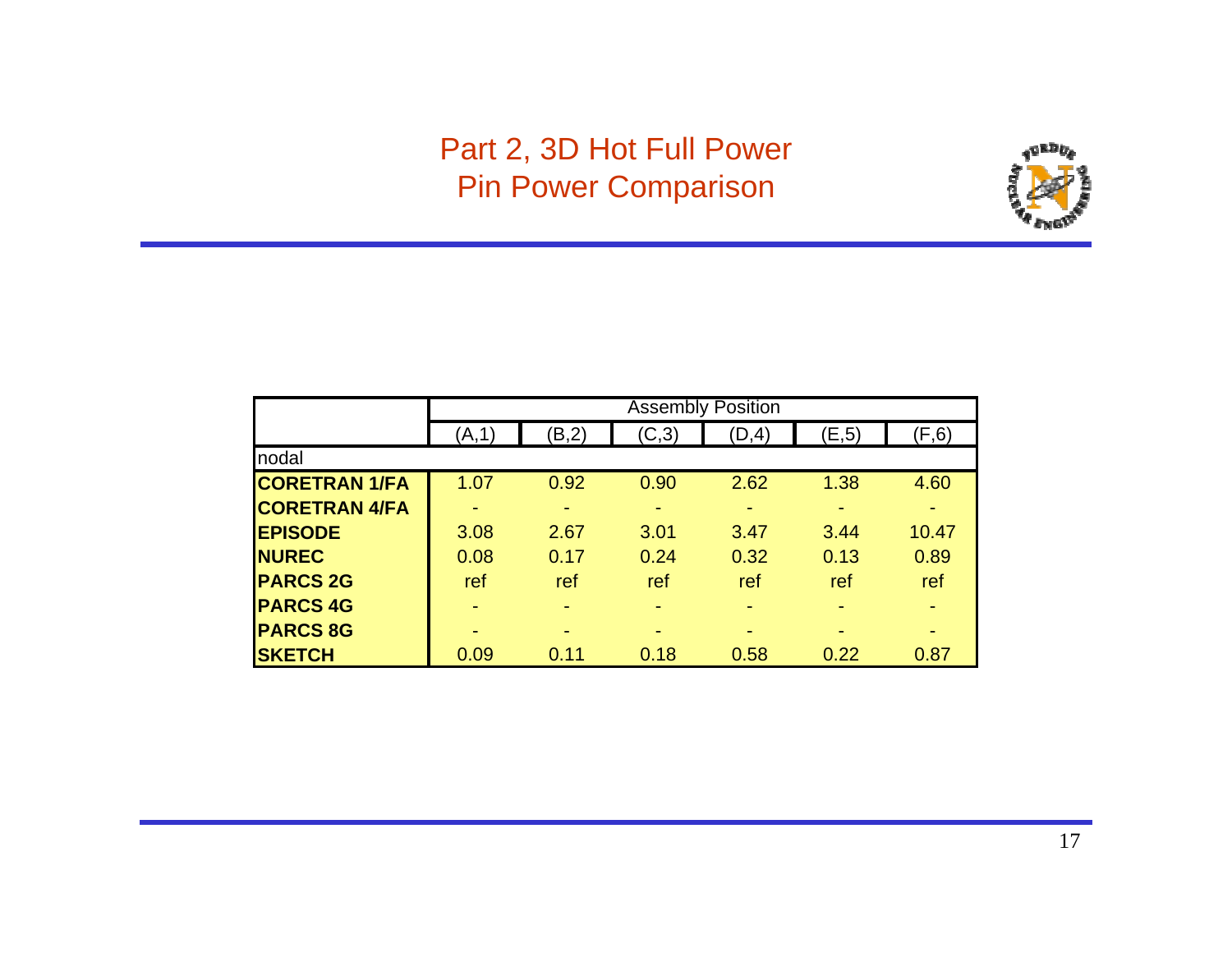## Part 2, 3D Hot Full Power Axial Power



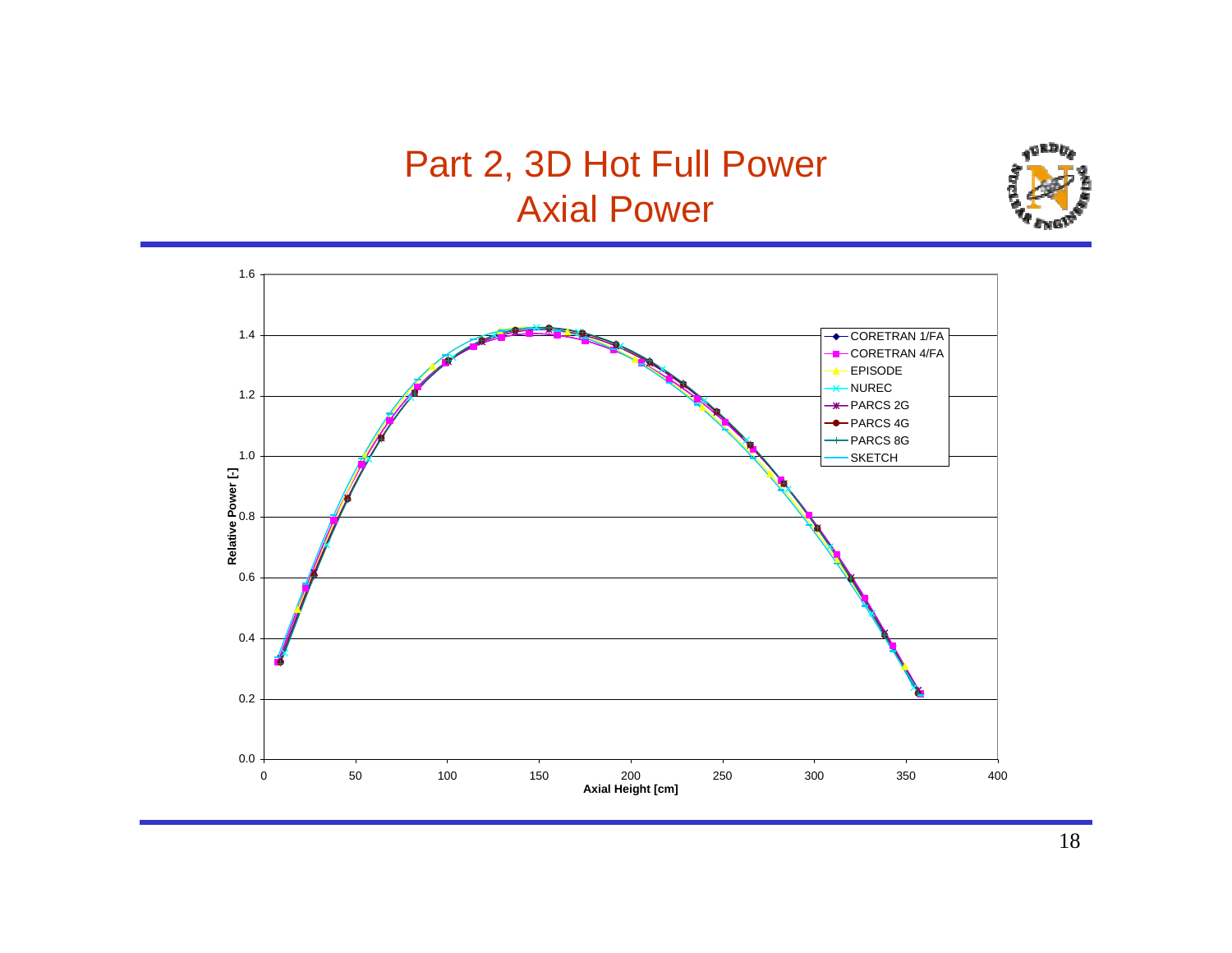## Part 3, 3D Hot Zero Power Critical Boron Concentration, Delayed Neutron Fraction and Assembly Power Comparison



|                      | Critical     | Delayed        | Assembly<br>Power |      |  |  |  |  |
|----------------------|--------------|----------------|-------------------|------|--|--|--|--|
|                      | <b>Boron</b> | <b>Neutron</b> |                   |      |  |  |  |  |
|                      | Concent.     | Fraction       | Error             |      |  |  |  |  |
|                      | [ppm]        | [pcm]          | %PWE              | %EWE |  |  |  |  |
| nodal                |              |                |                   |      |  |  |  |  |
| <b>CORETRAN 1/FA</b> | 1351         | 568            | 1.26              | 4.10 |  |  |  |  |
| <b>CORETRAN 4/FA</b> | 1346         | 568            | 1.09              | 3.72 |  |  |  |  |
| <b>EPISODE</b>       | 1340         | 579            | 1.05              | 3.42 |  |  |  |  |
| <b>NUREC</b>         | 1343         | 576            | 1.05              | 3.43 |  |  |  |  |
| <b>PARCS 2G</b>      | 1341         | 579            | 1.05              | 3.49 |  |  |  |  |
| <b>PARCS 4G</b>      | 1337         | 579            | 1.11              | 3.06 |  |  |  |  |
| <b>PARCS 8G</b>      | 1334         | 580            | 1.20              | 2.85 |  |  |  |  |
| <b>SKETCH</b>        | 1341         | 579            | 1.06              | 3.77 |  |  |  |  |
| heterogeneous        |              |                |                   |      |  |  |  |  |
| <b>BARS</b>          | 1296         | 579            | 2.65              | 5.66 |  |  |  |  |
| <b>DeCART</b>        | 1265         |                | ref               | ref  |  |  |  |  |
| Max. difference      | 86           | 12             |                   |      |  |  |  |  |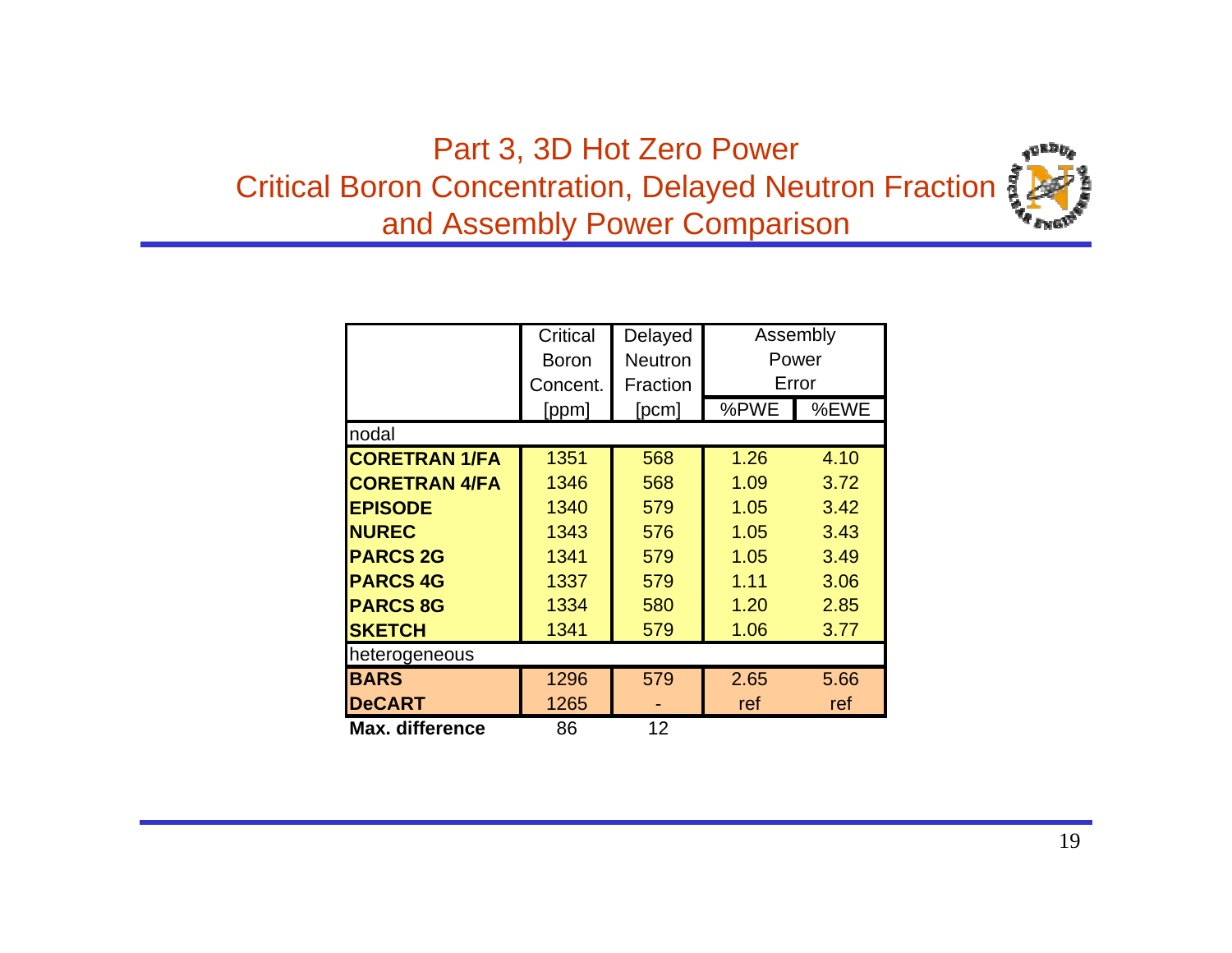## Part 3, 3D Hot Zero Power Pin Power Comparison



|                      | <b>Assembly Position</b> |       |       |        |       |       |  |
|----------------------|--------------------------|-------|-------|--------|-------|-------|--|
|                      | (A, 1)                   | (B,2) | (C,3) | (D, 4) | (E,5) | (F,6) |  |
| nodal                |                          |       |       |        |       |       |  |
| <b>CORETRAN 1/FA</b> | 6.46                     | 0.81  | 6.66  | 3.44   | 6.71  | 4.81  |  |
| <b>CORETRAN 4/FA</b> |                          |       |       |        |       |       |  |
| <b>EPISODE</b>       | 2.51                     | 0.57  | 2.33  | 1.41   | 2.39  | 3.88  |  |
| <b>NUREC</b>         | 2.38                     | 0.68  | 2.14  | 0.64   | 2.33  | 0.80  |  |
| <b>PARCS 2G</b>      |                          | 0.82  |       | 0.62   |       | 0.46  |  |
| <b>PARCS 4G</b>      |                          |       |       |        |       |       |  |
| <b>PARCS 8G</b>      |                          |       |       |        |       |       |  |
| <b>SKETCH</b>        | 2.65                     | 0.70  | 2.65  | 0.80   | 2.79  | 1.09  |  |
| heterogeneous        |                          |       |       |        |       |       |  |
| <b>BARS</b>          | 0.38                     | 0.60  | 1.83  | 0.33   | 0.41  | 0.45  |  |
| <b>DeCART</b>        | ref                      | ref   | ref   | ref    | ref   | ref   |  |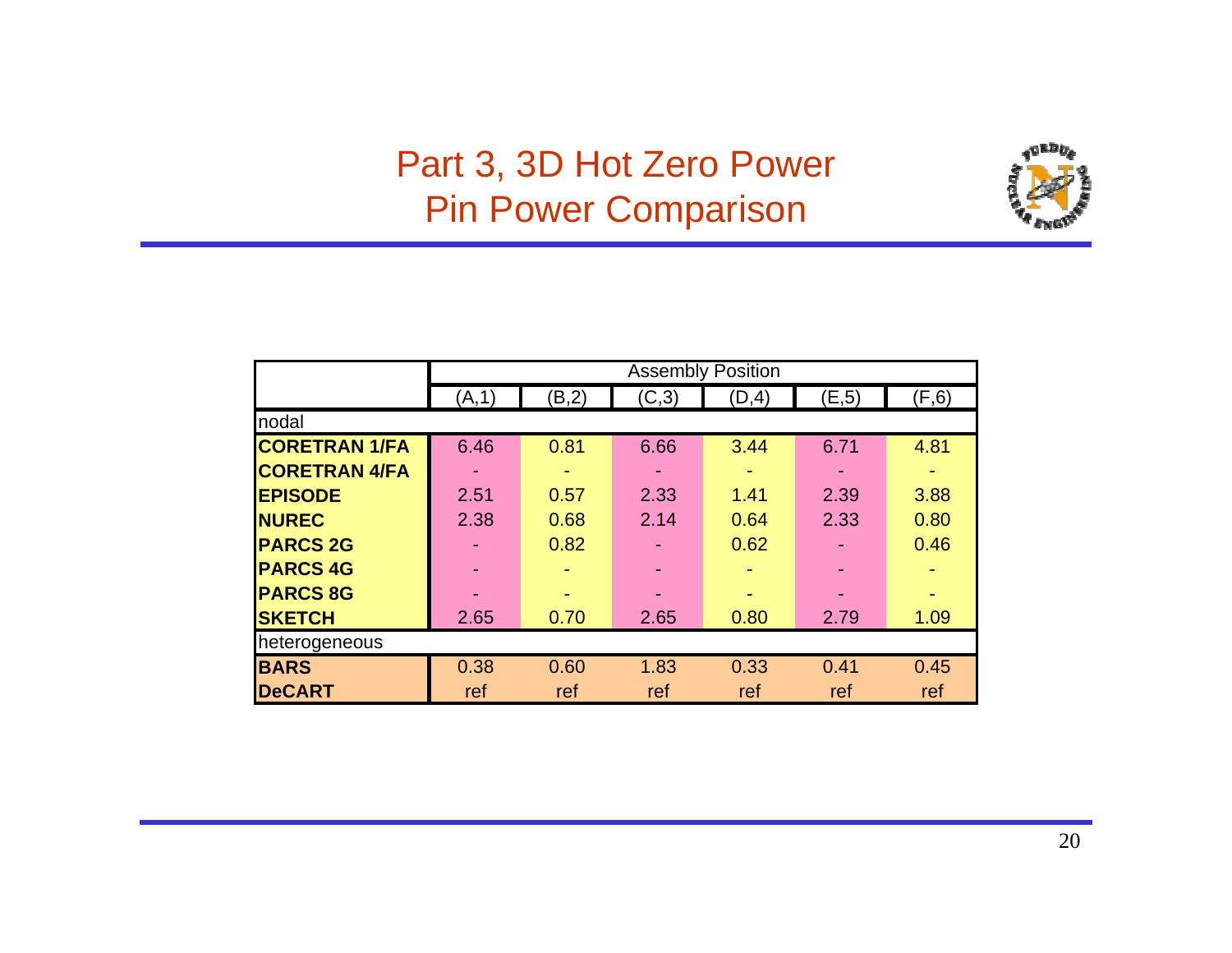## Part 3, 3D Hot Zero Power Axial Power



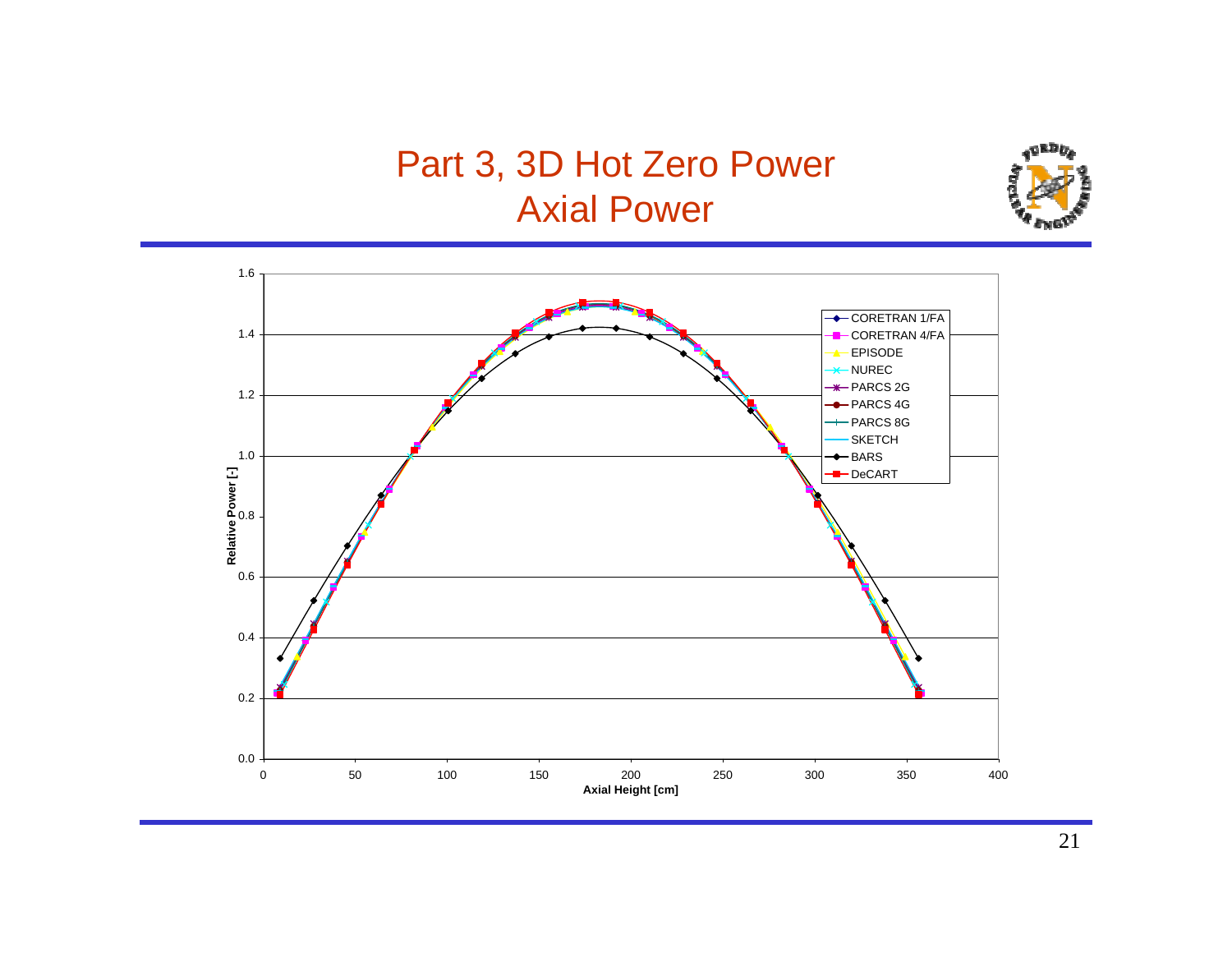## Part 4, 3D Transient Integral Parameter Comparison



|                        | Peak  | Peak  | Peak              | Power     |  |  |  |  |
|------------------------|-------|-------|-------------------|-----------|--|--|--|--|
|                        | Time  | Power | <b>Reactivity</b> | Integral  |  |  |  |  |
|                        | [sec] | [%]   | [\$]              | $[%-sec]$ |  |  |  |  |
| nodal                  |       |       |                   |           |  |  |  |  |
| <b>CORETRAN 1/FA</b>   | 0.35  | 140   | 1.08              | 24.8      |  |  |  |  |
| <b>CORETRAN 4/FA</b>   | 0.33  | 166   | 1.14              | 26.4      |  |  |  |  |
| <b>EPISODE</b>         | 0.33  | 160   | 1.13              | 26.9      |  |  |  |  |
| <b>NUREC</b>           | 0.36  | 139   |                   | 28.4      |  |  |  |  |
| <b>PARCS 2G</b>        | 0.34  | 142   | 1.12              | 27.2      |  |  |  |  |
| <b>PARCS 4G</b>        | 0.33  | 152   | 1.12              | 27.8      |  |  |  |  |
| <b>PARCS 8G</b>        | 0.32  | 172   | 1.14              | 29.1      |  |  |  |  |
| <b>SKETCH</b>          | 0.34  | 144   | 1.12              | 28.0      |  |  |  |  |
| heterogeneous          |       |       |                   |           |  |  |  |  |
| <b>BARS</b>            | 0.21  | 522   | 1.29              | 41.7      |  |  |  |  |
| <b>Max. difference</b> | 0.04  | 32    | 0.06              | 4.3       |  |  |  |  |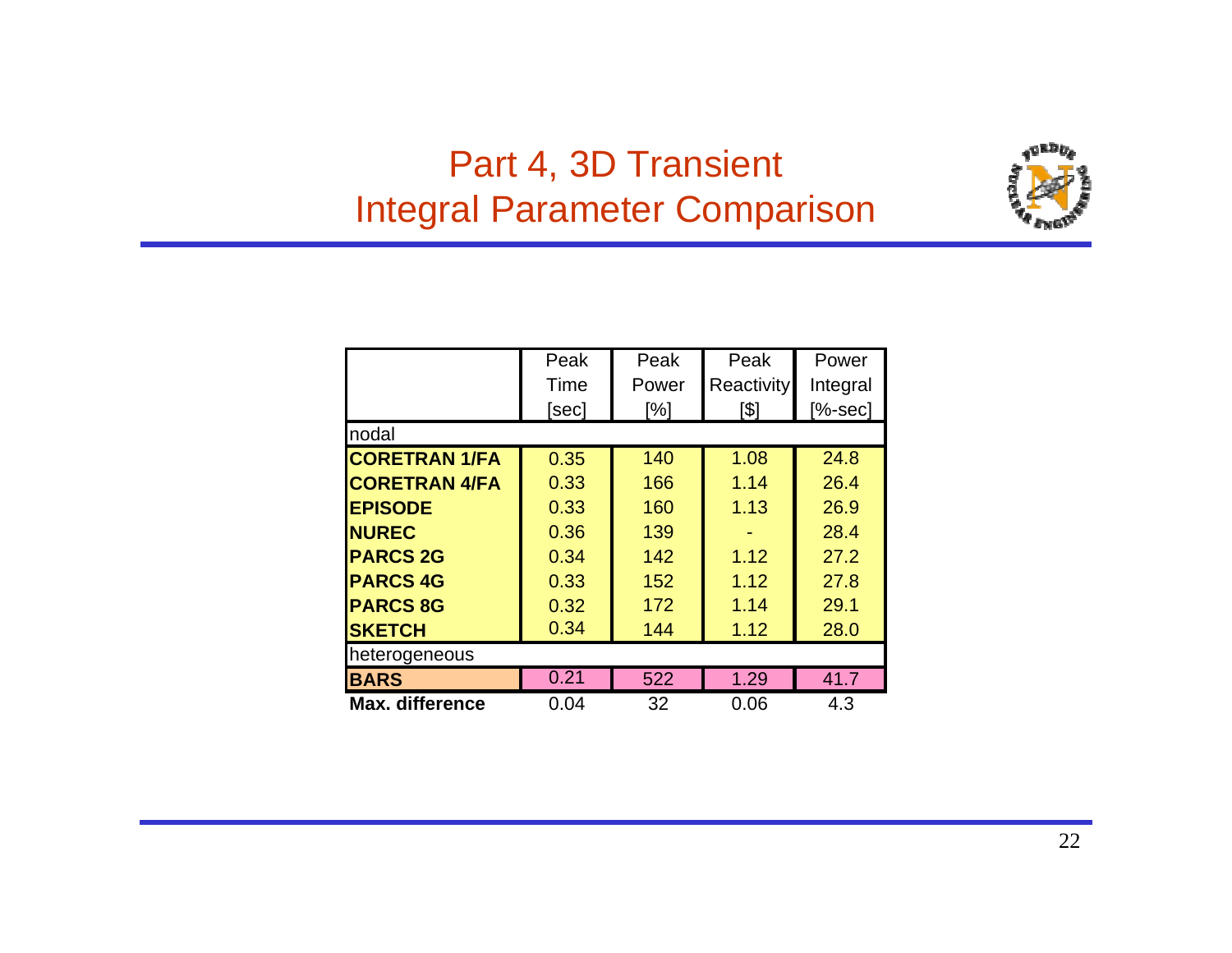## Part 4, 3D Transient Core Power and Reactivity



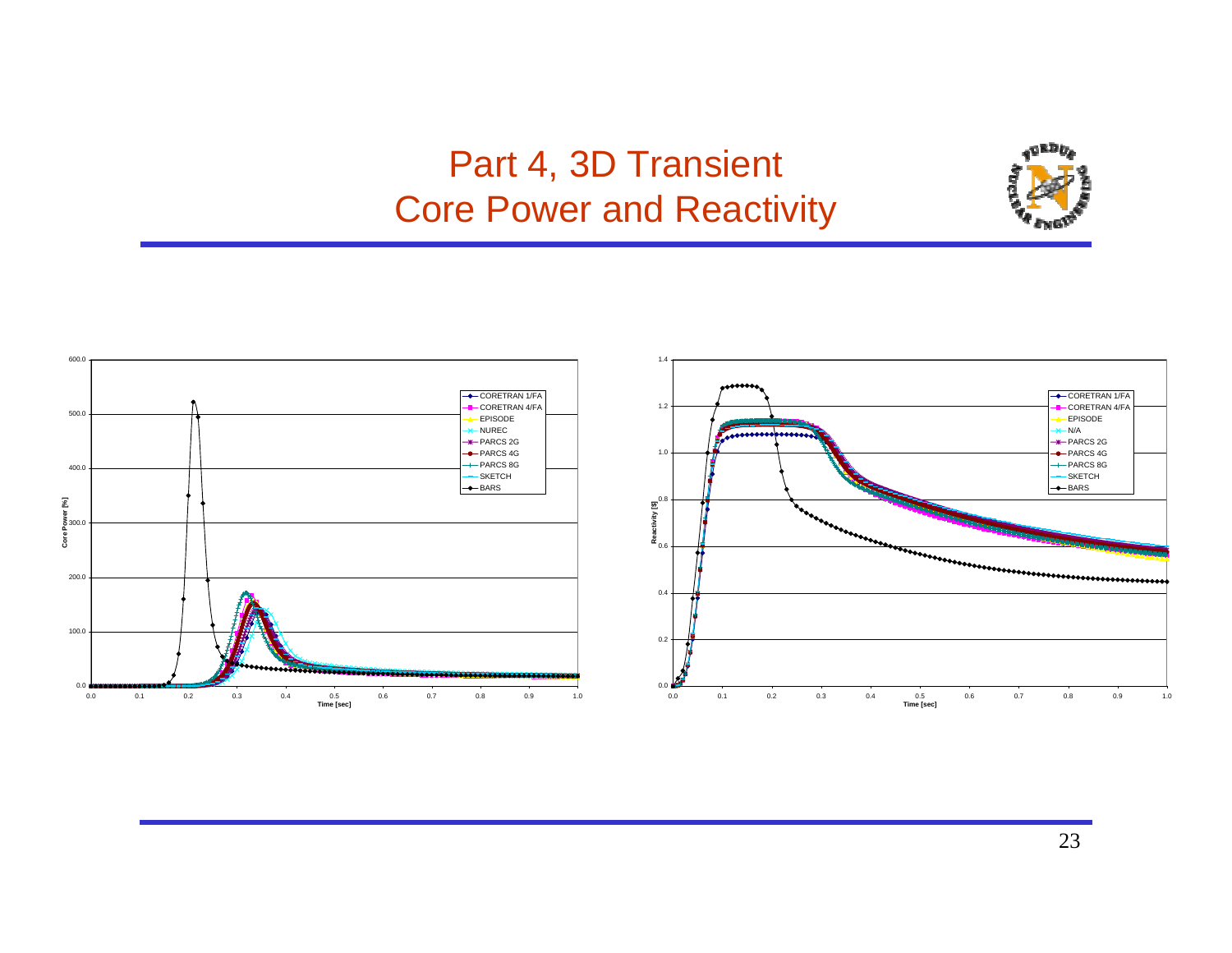## Part 4, 3D Transient Assembly and Point Pin Peaking



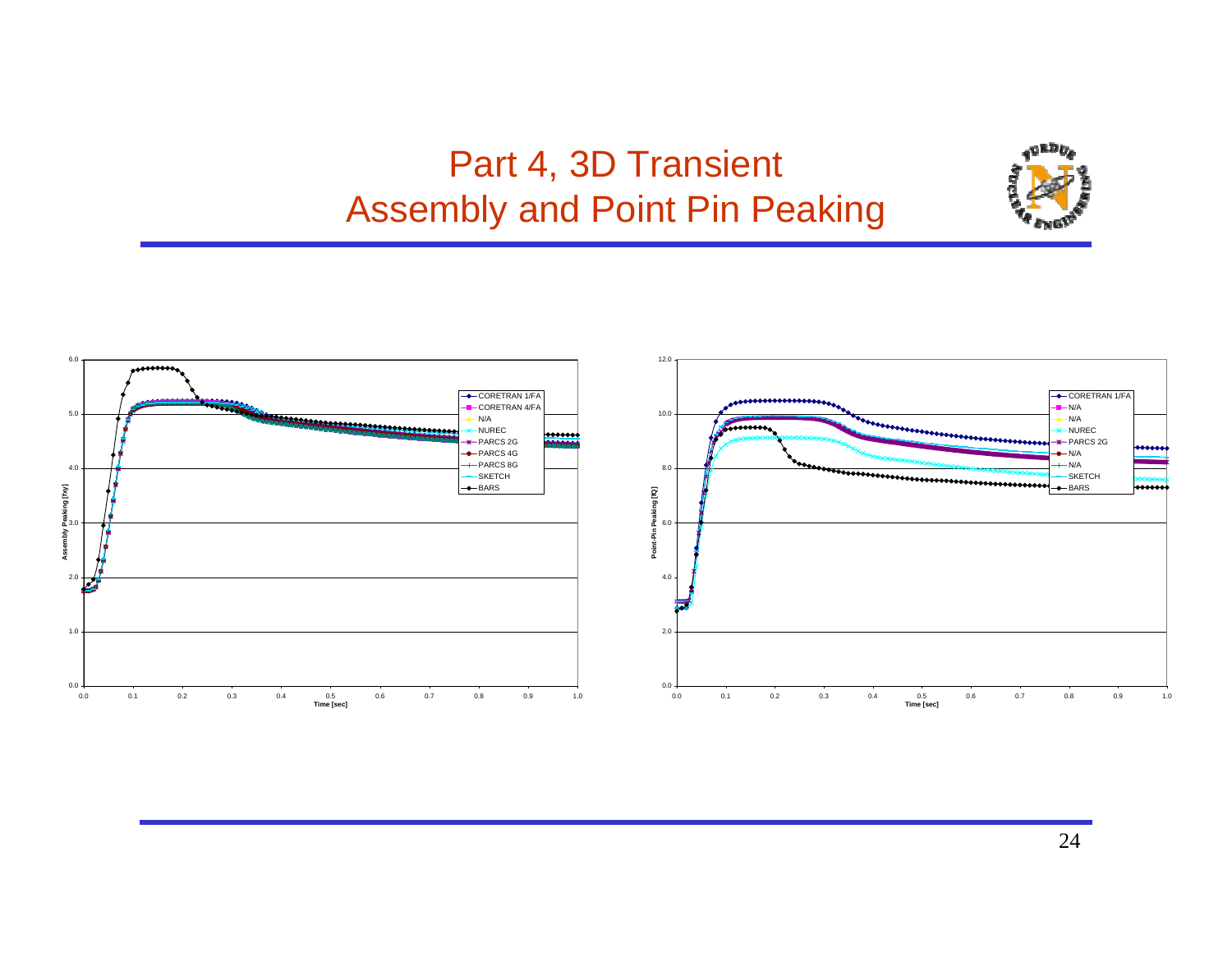## Part 4, 3D Transient Moderator Temperature and Density





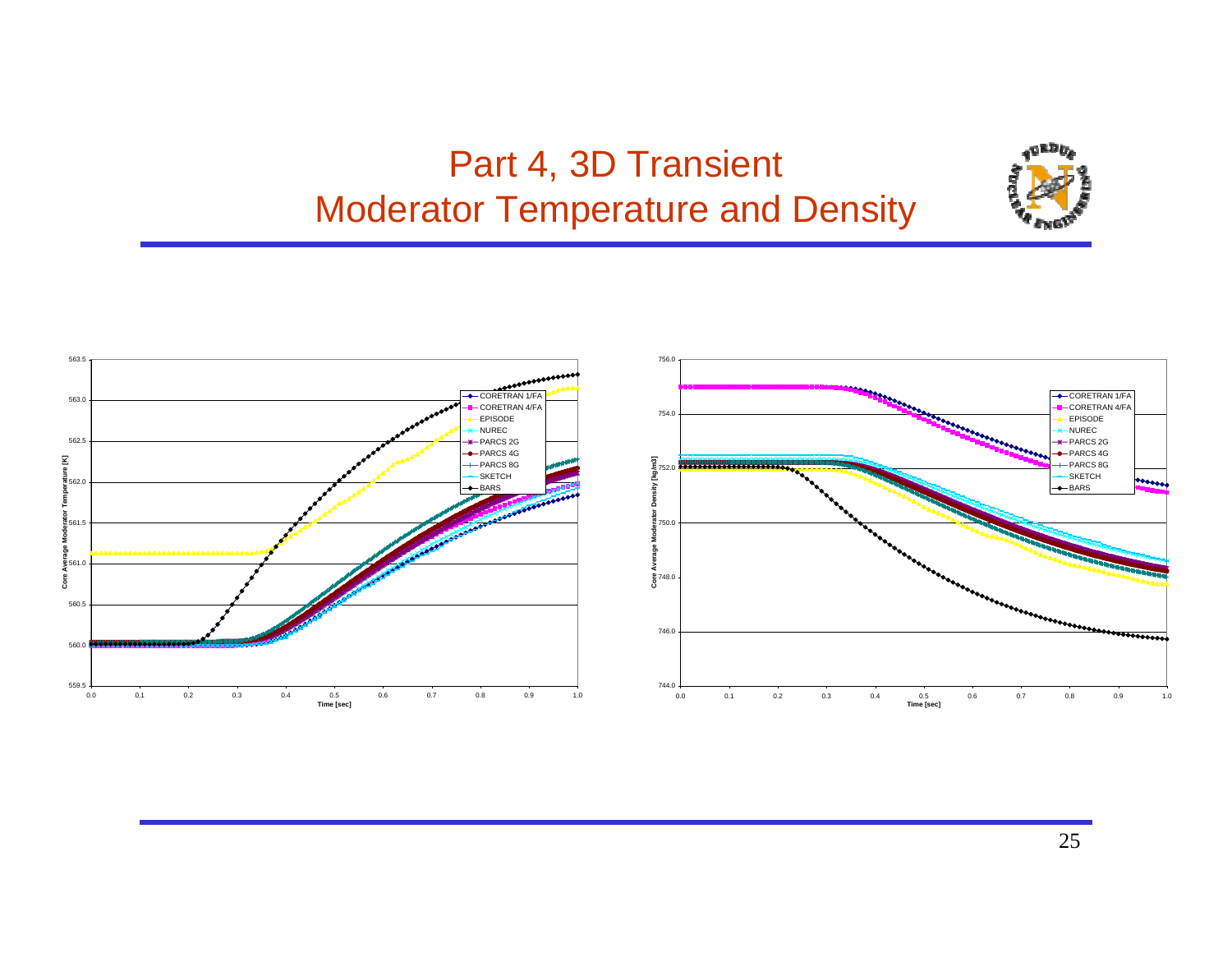



- ♦ Nodal diffusion codes are **capable of modeling static MOX core**
	- 1-2% assembly and pin-power error at ARO
	- 2-4% assembly and pin-power error at ARI
- ♦ Nodal diffusion codes are **consistent in modeling transient MOX core**
	- Lack of high-order reference to assess absolute performance
- ♦ All nodal results almost identical, the only significant difference can be seen in pin power prediction **due to differences in pin power reconstruction methods**
- ♦ 1 node per FA discretization is not sufficient for MOX core even with advanced nodal methods (ANM)
	- The difference between 1/FA and 4/FA is small but noticeably improves results
- ♦ It was found that the **group effect is not very significant** for this problem
	- Negligible difference at static conditions
	- The difference between 2G diffusion and 8G diffusion is 17% for peak power and 7% for power integral
- ♦ Code improvement needs
	- High order heterogeneous transport transient capability